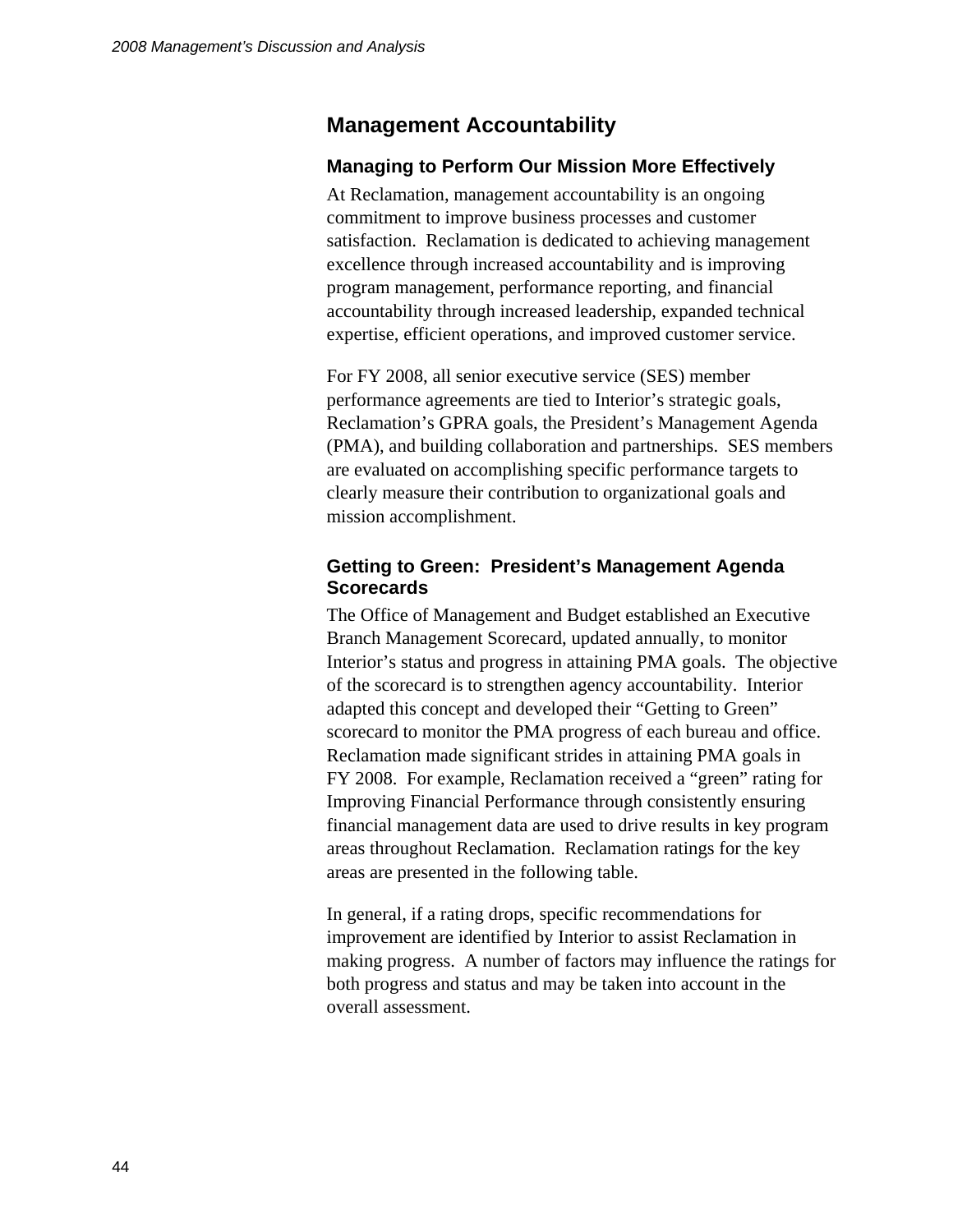| <b>Reclamation's Getting to</b><br><b>Green Scorecard Ratings</b> | As of<br>September 1, 2007 |  | As of<br>September 1, 2008 |  |
|-------------------------------------------------------------------|----------------------------|--|----------------------------|--|
| Strategic Management of<br>Human Capital                          | Green                      |  | Yellow                     |  |
| <b>Expanding E-Government</b>                                     | Green                      |  | Green                      |  |
| <b>Competitive Sourcing</b>                                       | Yellow                     |  | Green                      |  |
| <b>Budget and Performance</b><br>Integration                      | Yellow                     |  | Yellow                     |  |
| Improving Financial<br>Performance                                | Yellow                     |  | Green                      |  |
| <b>Real Property</b>                                              | Yellow                     |  | Yellow                     |  |
| <b>Transportation Management</b>                                  | Yellow                     |  | Yellow                     |  |
| <b>Energy Management</b>                                          | Red                        |  | Green                      |  |
| <b>Environmental Stewardship</b>                                  | Red                        |  | Red                        |  |

# **Strategic Management of Human Capital**

As a world leader in developing and managing water resources, Reclamation requires a world-class workforce. Reclamation's highly competent and skilled staff of about 5,400 employees operate and maintain our vast water and power infrastructure, manage and support our technical programs, and address financial, acquisition, IT, and business management challenges. Under the *Managing for Excellence* Initiative, Reclamation evaluated functional areas related to managing issues and challenges, existing infrastructure, and future construction. The outcome of this initiative and subsequent decisions by Reclamation management is the focal point of future workforce and succession planning efforts. In concert with this effort, a workforce/succession plan (2008–2012) was developed in 2007 along with an action plan to help Reclamation meet future challenges.

To meet these needs, Reclamation continues to utilize the Student Educational Employment Program and the Federal Career Intern Program. Reclamation currently employs 229 students and 101 Federal career interns.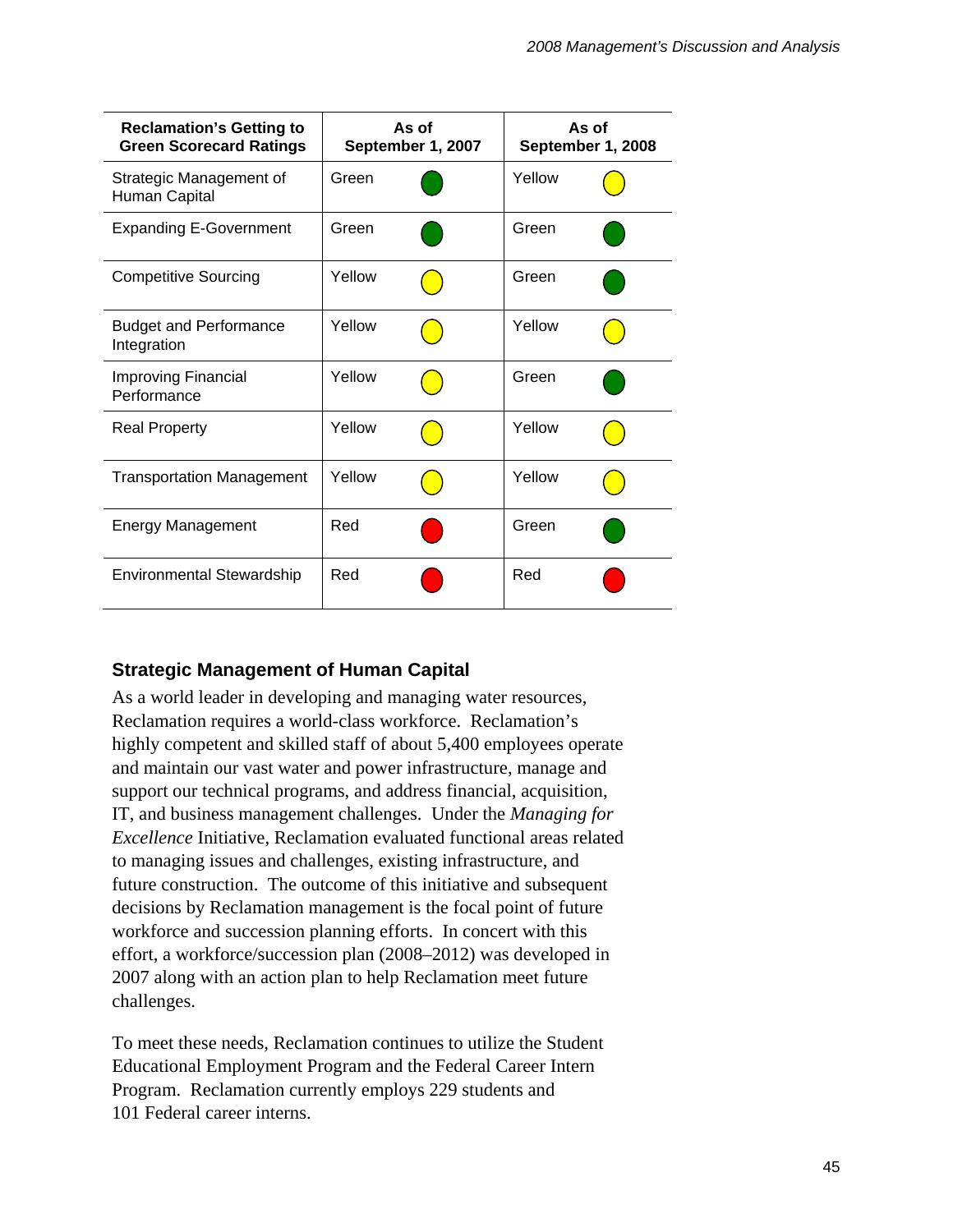A "New Employee Orientation" video has been developed which highlights the culture and mission of Reclamation and points out that success lies with our employees. The video is also being modified for recruitment purposes.

To address succession planning, the Reclamation Leadership Development Program was redesigned and launched in 2007. Nine employees graduated in September 2008 and four have already been promoted into key leadership positions.

In the performance management arena, Reclamation has assured that its appraisal and awards systems for all SES and managers and approximately 95 percent of the workforce effectively link to agency mission, goals, and outcomes.

In FY 2008, Reclamation began the implementation of a new employee time and attendance system which was developed specifically for Reclamation to meet our work management system needs. The Employee Time and Attendance System (ETAS) was launched in November 2007 and will be implemented by mid-FY 2009.

### **Expanding Electronic Government to Enhance Mission and Business Performance**

The Electronic Government (E-Government) initiative is aimed at improving the delivery IT services and capabilities across Government to improve mission and business operations and practices. In support of these objectives, Interior established an E-Government "Getting to Green" scorecard process to foster improvements in IT programs across the organization.

In FY 2008, Reclamation's information resources management program received "green" ratings from Interior for supporting E-Government scorecard performance objectives. To improve IT infrastructure capabilities, Reclamation participated in several Government-wide and enterprise-wide initiatives aimed at standardizing network management and communications services within Interior, including the Enterprise Services Network, Enterprise Messaging System (electronic mail or e-mail) and Active Directory. These initiatives, while not always visible to computer users, have led to improvements in wide area network security, created opportunities for information sharing through the employment of common e-mail services, and established a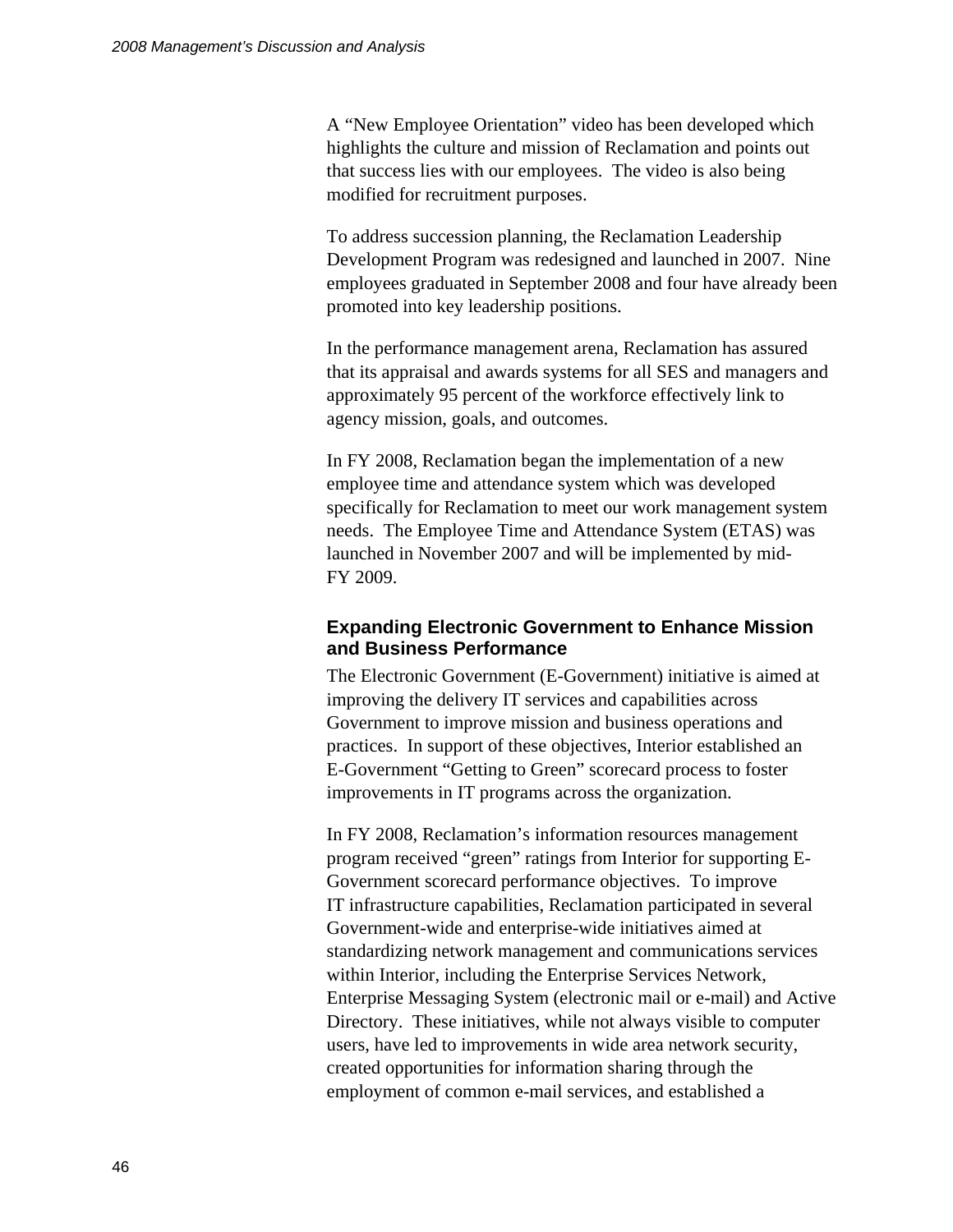foundation to deploy encryption and single sign-on or user authentication services in the near future.

Reclamation received recognition in FY 2008 for its enterprise architecture work from Interior and as part of the E-Government scorecard process. This recognition reflected Reclamation's completion of several important steps within the blueprint process and related to the Reduce Dam Safety Risks (RDSR) Blueprint initiative. The RDSR blueprint initiative is one of multiple initiatives under Reclamation's Water Resources Management Framework, which outlines opportunities for improving water resources management programs, functions, and activities. Reclamation, as the lead for the blueprint effort, is collaborating with other Interior bureaus and offices on ways to develop a common approach for identifying and reporting dam safety risks.

Reclamation also received "green" scores from Interior for IT capital planning and investment control, IT security and privacy, emergency management, IT workforce management, records management, and Freedom of Information Act program activities. Reclamation builds on successes within these areas and is always looking for ways to improve customer service and business process efficiencies. More importantly, Reclamation manages IT programs and investments effectively and has consistently kept cost variances for major IT investments below 10 percent—resulting in high marks from the Office of Management and Budget (OMB). As a recognized departmental leader in capital planning and privacy management, Reclamation was asked by Interior to assist the National Park Service in improving its IT capital planning and investment control and privacy programs. This assistance proved beneficial and helped the National Park Service improve its E-Government scorecard performance in FY 2008.

### **Using Competitive Sourcing to Obtain the Best Value**

Competitive sourcing is a tool to ensure that the public receives the best value from the Government. It involves conducting publicprivate competitions that compare the performance of a Government organization (also referred to as a business unit) with that of a private sector or other non-Federal organization. Conducting a public-private competition (A-76 competition) is a highly structured process to ensure that both the private and public sectors compete on a level playing field.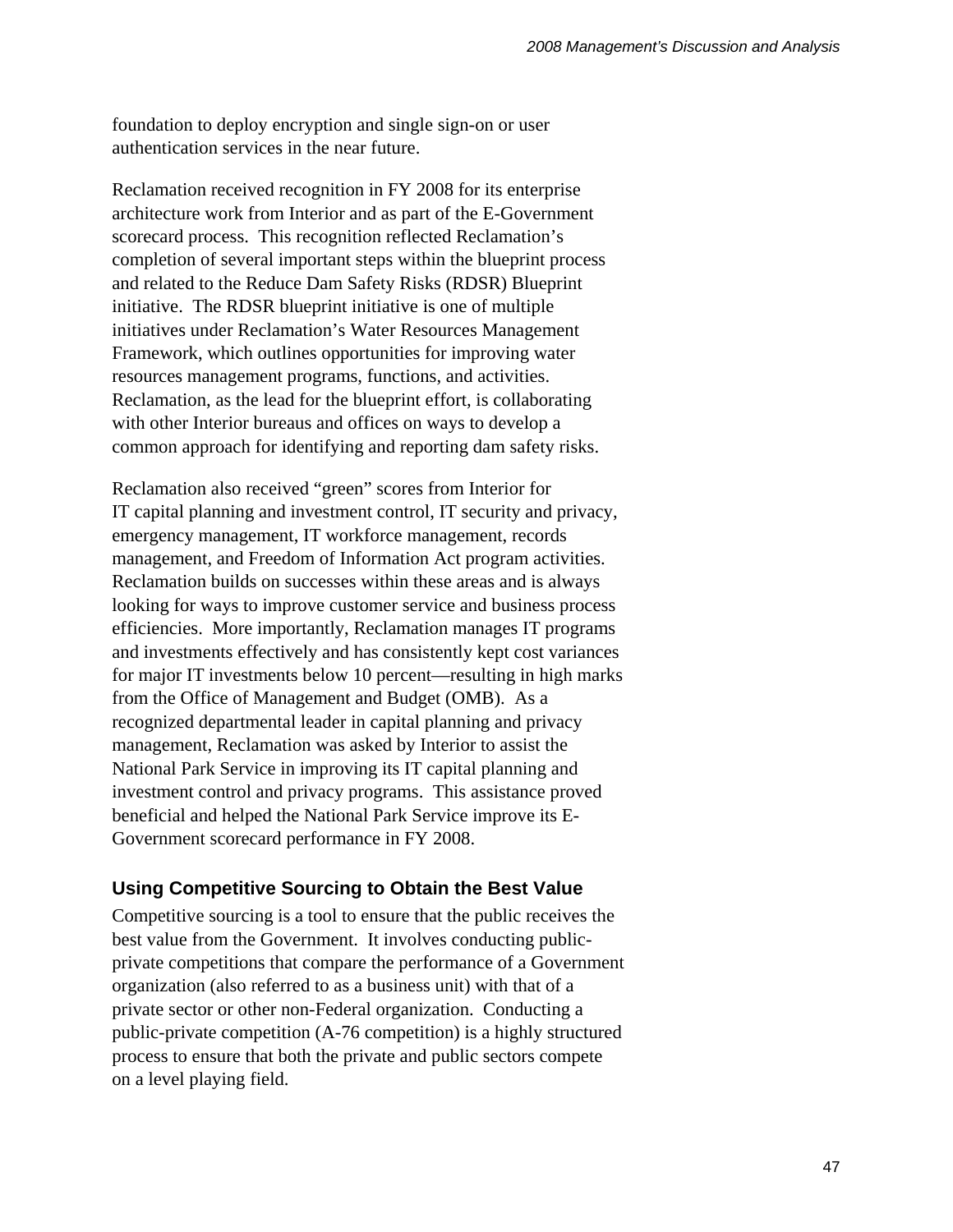OMB's Memorandum to the President's Management Council dated May 22, 2008, encourages alternatives to A-76 competition. These include nominating business units by function, while considering all workload and introducing business process reengineering and high performing organizations studies. Considering inherently governmental and commercial workload during the preliminary planning process removes artificial barriers to innovation. Further, embracing the alternatives to A-76 competition does not require competing with the private sector, which allows for greater flexibility in determining an optimum performing organization.

Competitive reviews and business process reengineering provide a disciplined, periodic way to review and compare our current operations with alternatives: Are we the best we can be? Might a restructuring generate a more efficient organization? Might contracting with a provider free up resources that can be reallocated to other priorities? The ultimate goals are to streamline existing government organizations for most efficient performance, reduce fiscal obligations if a contractor can perform tasks more cost effectively, and enhance productivity through developing measurable job standards. Reclamation completed Preliminary Planning for the Printing and Duplicating function in June 2008 and is assessing whether to proceed with a competition or business process reengineering. Preliminary Planning for the Printing and Duplicating function was accomplished through the leadership of the Competitive Sourcing Program Office, under the Denver Acquisition and Assistance Management Division.

### **Integrating Budget and Performance**

In FY 2007, Reclamation revised its "costing" capability to align with key performance measure based on Interior's *GPRA Strategic Plan FY 2007-2012*. Reclamation now is able to associate program and project costs to its key measures. In FY 2008, Reclamation continued its work to identify the full cost and to estimate the marginal cost of accomplishing activities aligned with its measures.

In Interior's FY 2008 Performance and Accountability Report, Reclamation provided an expanded discussion of its Representative Performance Measure (RPM) for Facility Reliability. The purpose for identifying the RPM is to illustrate that a significant portion of costs are aligned and represent key portions of Reclamation's core mission, associated operations, and performance progress.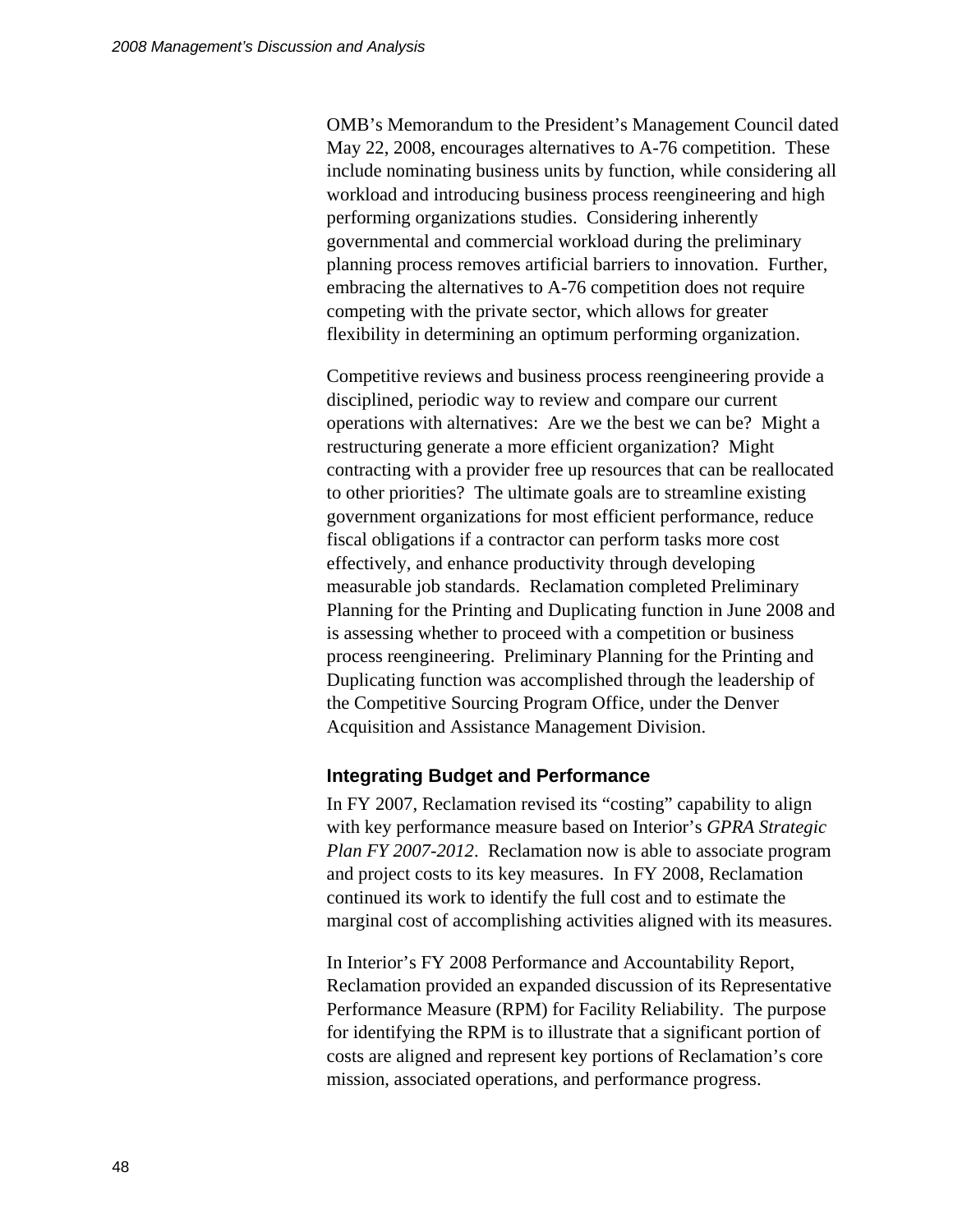In addition to the progress in providing cost data, Reclamation actively participates in the quarterly review process with Interior, wherein its budget and performance integration progress is discussed. During the quarterly review, Reclamation's senior leadership provides up-to-date forecasts on the likelihood of meeting the published annual performance targets. The annual funding level against each end outcome goal is discussed to determine potential fund transfers that may be necessary to meet established targets. Reclamation's budget submissions increasingly show the integration of budget and performance for selected measures and related discussions for specific programs. Reclamation uses information compiled during baseline analysis of several new measures to further develop and support the budget requests.

# **Performance Improvement**

Reclamation identified the Director Program and Budget as the Performance Improvement Officer who facilitated the completion of Reclamation's Budget and Performance Integration/Performance Improvement Policy and the delivery of an enhanced Performance Management Intranet Web site. The new policy and access to current tools and topics help Reclamation employees participate in the performance arena with more confidence, efficiency, and effectiveness.

## **Improved Financial Management**

Reclamation maintained a close working relationship with Interior to improve financial processes and reporting. To achieve the President's and Interior's objectives for increased accountability, Reclamation further refined existing internal control policies and procedures to meet the requirements of OMB Circular A-123, *Management's Responsibility for Internal Control*.

Reclamation's Internal Control Program (ICP) reinforced the principals of the Commissioner's Efficiency, Transparency, and Accountability initiative to provide a general framework for high quality management of Government programs and operations. Reclamation's ICP emphasized an ongoing commitment to integrity and ethical values that address customer service and stakeholder demands for Government programs and operations that work better, cost less, and produce quality performance results.During FY 2008, Reclamation continued our efforts to improve the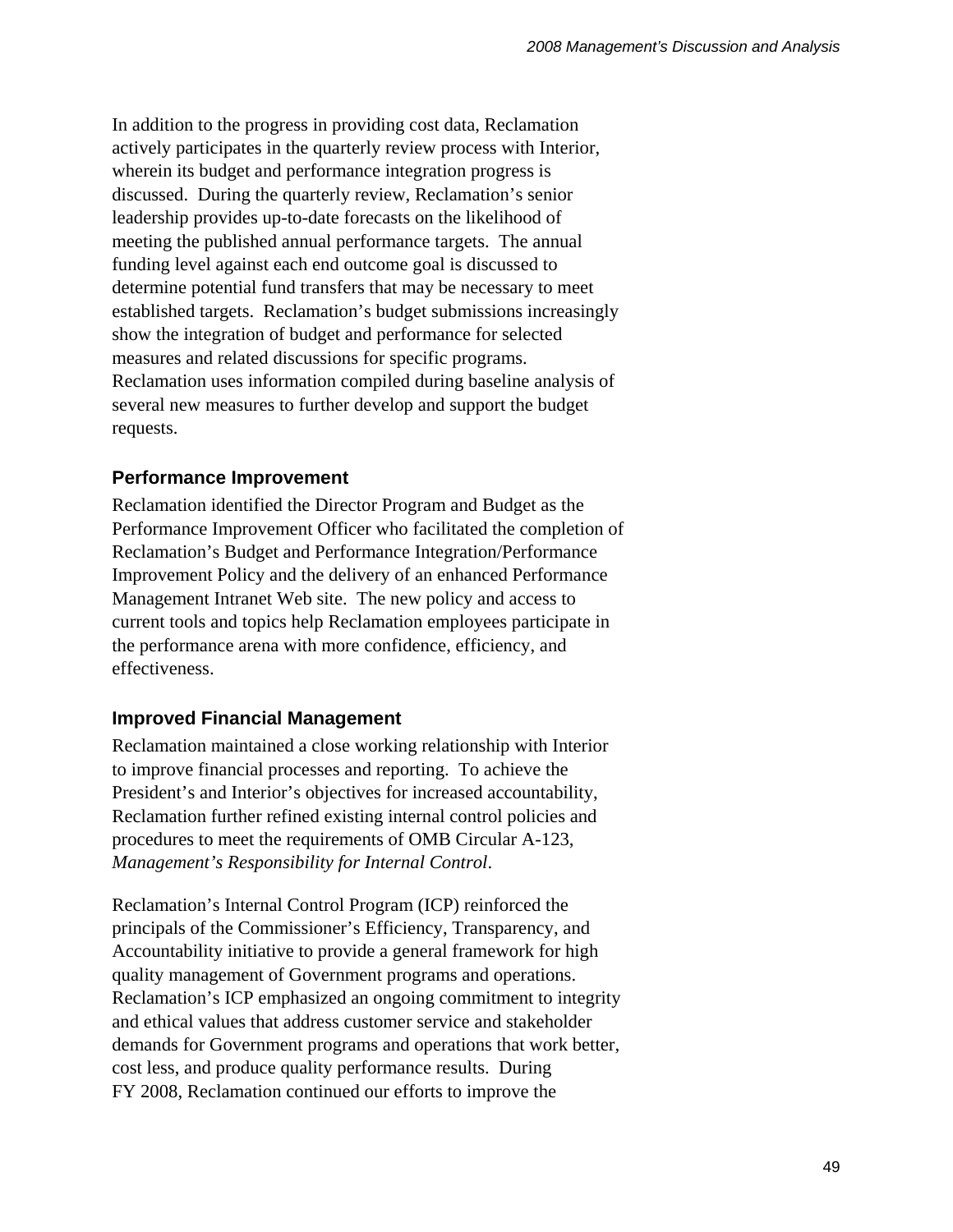efficiency, effectiveness, and business practices of our internal control program. Reclamation has:

- Collaborated and shared knowledge with Interior and other bureaus on risk management concepts/strategies to promote a uniform and consistent departmental approach for implementing Internal Control Guidance and Criteria.
- Developed an Integrated Risk Management Framework for Interior that leverages existing business functions and Reclamation program risk processes.
- Developed an Integrated Risk Management Tool and Risk Management Reports for Reclamation managers to use to ensure program and operational risks are appropriately addressed. This Integrated Risk Management approach will be valuable to Reclamation programs and financial managers alike to help determine the frequency of Internal Control Reviews and to identify risk/reward and cost/benefit opportunities for improving management and promoting positive change.
- Developed draft Directives and Standards (D&S) for Reclamation's ICP. Implementing the policy and the D&S, will help to ensure that effective internal and management controls are in place and operating as intended and will promote awareness of standard business practices and procedures to help managers ensure they achieve organizational goals.
- Developed an *Internal Control Review Handbook* and tools and templates for the ICP to enhance the review process and to promote consistency and comparability.
- Provided Reclamation-wide training for the ICP. The focus of the training was to increase awareness to all levels of personnel on the significance of the program and the importance of leveraging and taking credit for successful program accomplishments that were already being performed.

# **Real Property Asset Management**

Reclamation has made significant progress in implementing its Asset Inventory and Financial Records Verification and Validation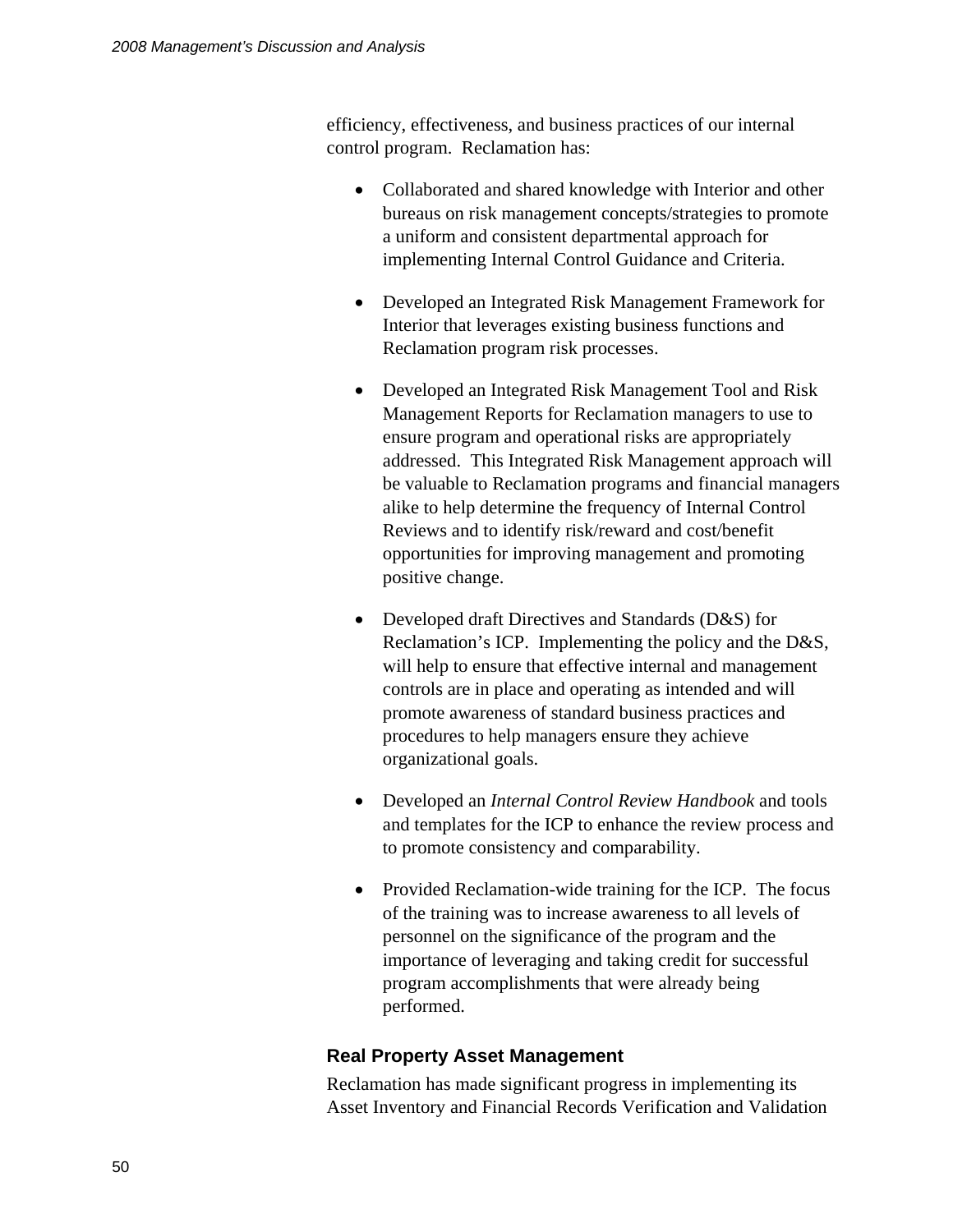Project. The project is designed to collect asset information from various sources into one inventory database that will be tied to Reclamation's Property, Plant and Equipment (PP&E) accounts. Reclamation identifies assets that have an original PP&E acquisition cost of \$21.3 billion. The majority of these assets are capitalintensive water and power generating facilities. At the conclusion of the Asset Inventory and Financial Records Verification and Validation Project (by the end of the calendar year 2008), there will be a complete, auditable, high-level asset inventory tied directly to Reclamation's financial system.

Reclamation has made significant progress in meeting requirements of Reclamation's Real Property Scorecard. Reclamation inventory data for reserved and transferred works, in accordance with Federal Real Property Council reporting requirements, were uploaded into the Federal Real Property Profile (FRPP) at the end of calendar year 2007 (24 data elements per asset). The data included Utilization, Mission Dependency, Annual Operation and Maintenance Costs, and Condition Index for reserved and reported transferred works assets (performance measures).

In December 2007, Reclamation updated its Asset Management Plan, a comprehensive documentation of Reclamation's extensive asset management policies, practices, and processes. Reclamation works to improve the performance of its varied and complex water and power infrastructure and to partner with other Federal agencies that have similar assets. Reclamation also works with OMB to implement a rule for the Loan Guarantee Program.

Additional work will be performed in the near future to document energy, transportation, space management, and disposal of assets using various performance assessment tools within Reclamation and Interior.

# **Transportation Management**

To meet the objectives of the Transportation Management Initiative and to efficiently support Reclamation's mission, Reclamation strives to right size its fleet. Reclamation is looking at opportunities to share vehicles with other Interior bureaus, as well as other Government agencies.

Reclamation has established a set of procedures and guidelines to acquire vehicles owned by Interior and leased by General Services Administration (GSA). All motor vehicles that are purchased or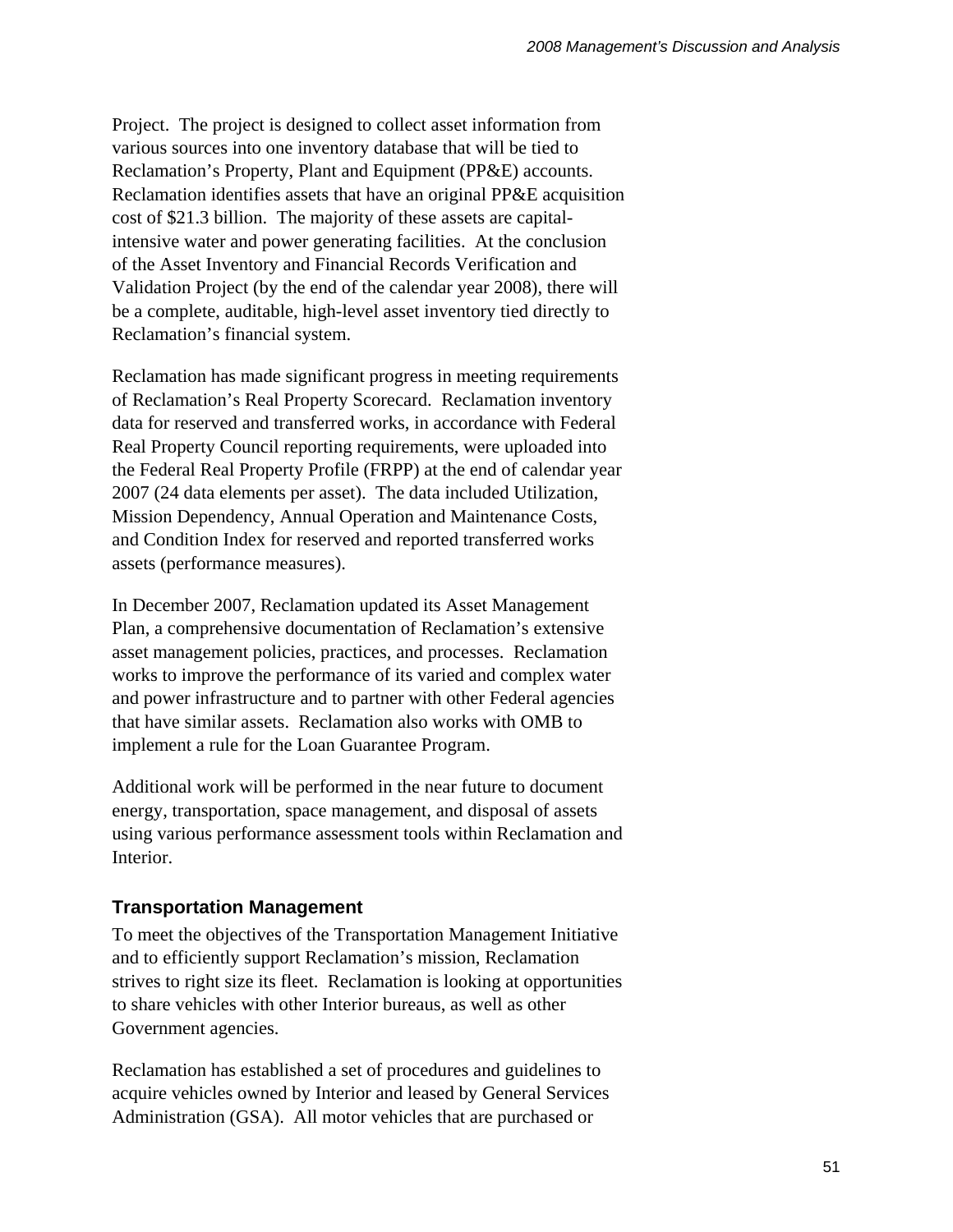leased must achieve maximum fuel efficiency and be limited in body size, engine size, and optional equipment necessary to meet Reclamation's mission requirements. Reclamation promotes the use of alternative fuel vehicles where practicable. Reclamation requires justification for any vehicle replacement or acquisition of any additional vehicles. With the implementation of the new Energy Independence and Security Act 2007, Reclamation is re-evaluating its Fleet Initiative to make changes where needed to meet the new requirements. Through the development of new reports, Reclamation will be able to analyze its fleet program, make the required adjustment to its Fleet Initiative, and work toward the benchmarks set in this new Act.

Reclamation created a Fleet Management Investment Review Board (FMIRB) that developed performance indicators, set utilization standards, developed business practices, standardized data collection, and benchmarked areas needing improvement. The FMIRB reviews Reclamation's existing fleet portfolio and approves all requests for replacement and additional vehicles required for Reclamation's mission.

### **Managing Energy**

Reclamation complies with Executive Order 13123, Greening the Government through Efficient Energy Management, Energy Policy Act of 2005 (EPAct05), and the new Energy Independence and Security Act 2007 (EISAct07) and has established an agency energy team consisting of one person from each regional office.

The EISAct07 goal is to reduce energy use by 3 percent a year from FY 2008 through FY 2015. Reclamation is looking for ways to reduce energy use through water conservation and will use more cost-effective renewable energy technologies, including solar, wind, geothermal, and biomass energy systems. Reclamation is working with local utility providers to perform energy audits at our owned buildings. As these audits are completed, improvements that are life cycle cost effective will be implemented within 2 years. These projects will be accomplished with internal funding or through Energy Savings Performances Contracts.

### **Environmental Stewardship**

During FY 2008, Reclamation made progress in Environmental Stewardship and "Getting to Green" on the OMB Environmental Scorecard: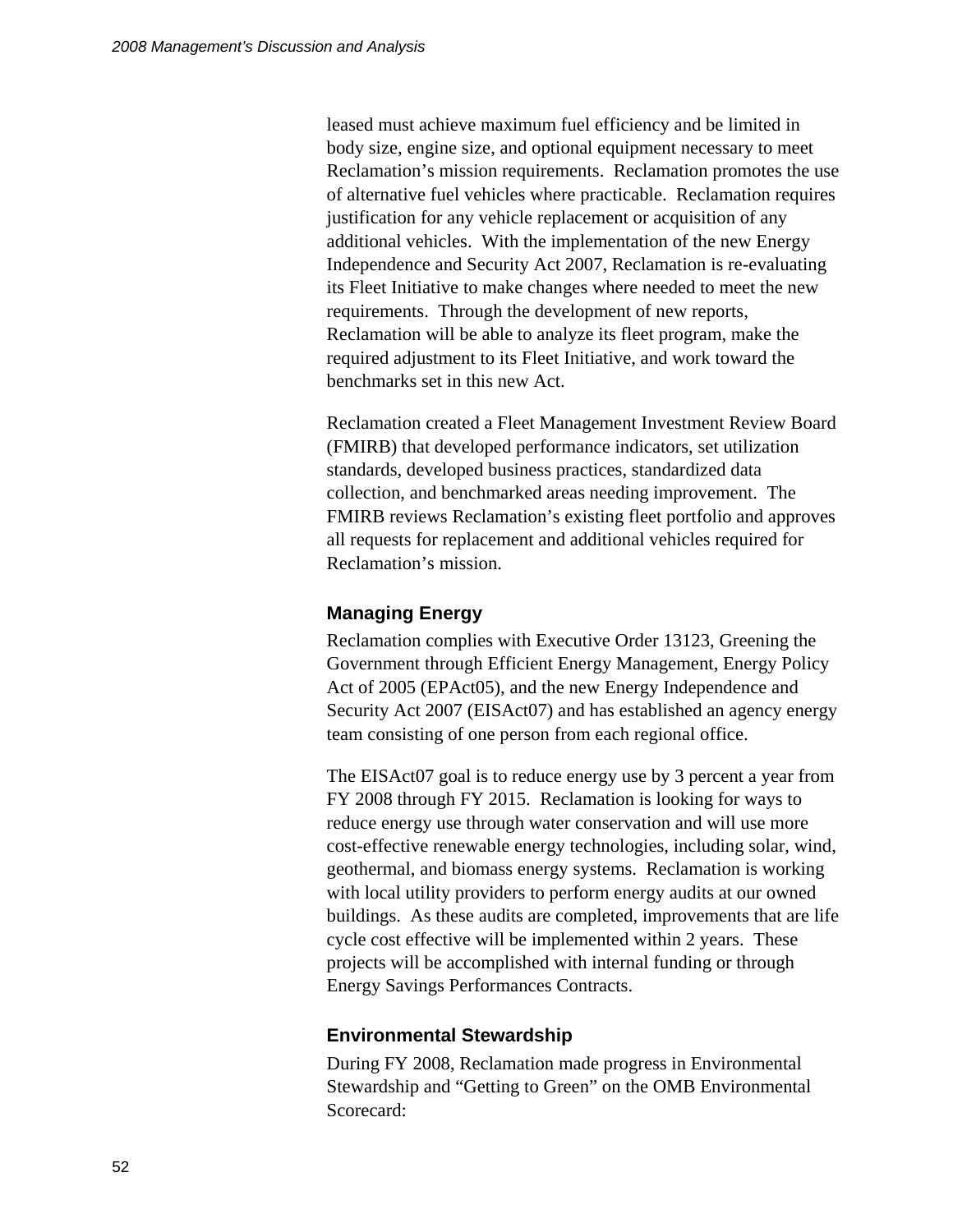- **Environmental Management Systems (EMS).** During the first quarter of FY 2008, Reclamation identified organizations required to implement EMS at both the regional and area office level. Through EMS, these organizations identified their environmental aspects and impacts, developed plans, and documented their internal processes and controls for environmental improvement. Reclamation held an internal EMS workshop in April 2007, for over 30 EMS practitioners to increase Reclamation staffs' competency and knowledge of Executive Order 13423, Strengthening Federal Environmental, Energy, and Transportation Management, and EMS requirements, share lessons learned, and make recommendations to management on ways to make further progress in EMS. Reclamation revised its environmental stewardship policy and EMS D&S to incorporate changes in Executive Order 13423 and Interior's final draft Departmental Manual (DM) 515 DM 4. The EMS D&S communicates Reclamation's policies, requirements, and roles and responsibilities for EMS implementation. During FY 2009, Reclamation will make progress toward implementing EMS to meet Interior's 2011 deadline.
- **Environmental Compliance.** Reclamation's lead environmental compliance officer completed oversight audits of regional environmental audit programs. The audits consist of onsite inspections of a major water project, often consisting of numerous facilities. These audits ensure that Reclamation's environmental compliance programs function properly, identify compliance deficiencies that need to be corrected, and reduce the risk of potential environmental impacts. The audits also function as an opportunity for regional and area office auditors, as well as facility operators, to learn about Federal environmental requirements and best practices. Reclamation will implement its environmental compliance program to ensure compliance with Federal environmental requirements.
- **Sustainable Buildings.** Reclamation participated in the Interior's Sustainable Buildings Work Group and supported development of Interior's Sustainable Buildings Implementation Plan. Reclamation initiated internal efforts to address sustainable building requirements by implementing the requirement that building leases between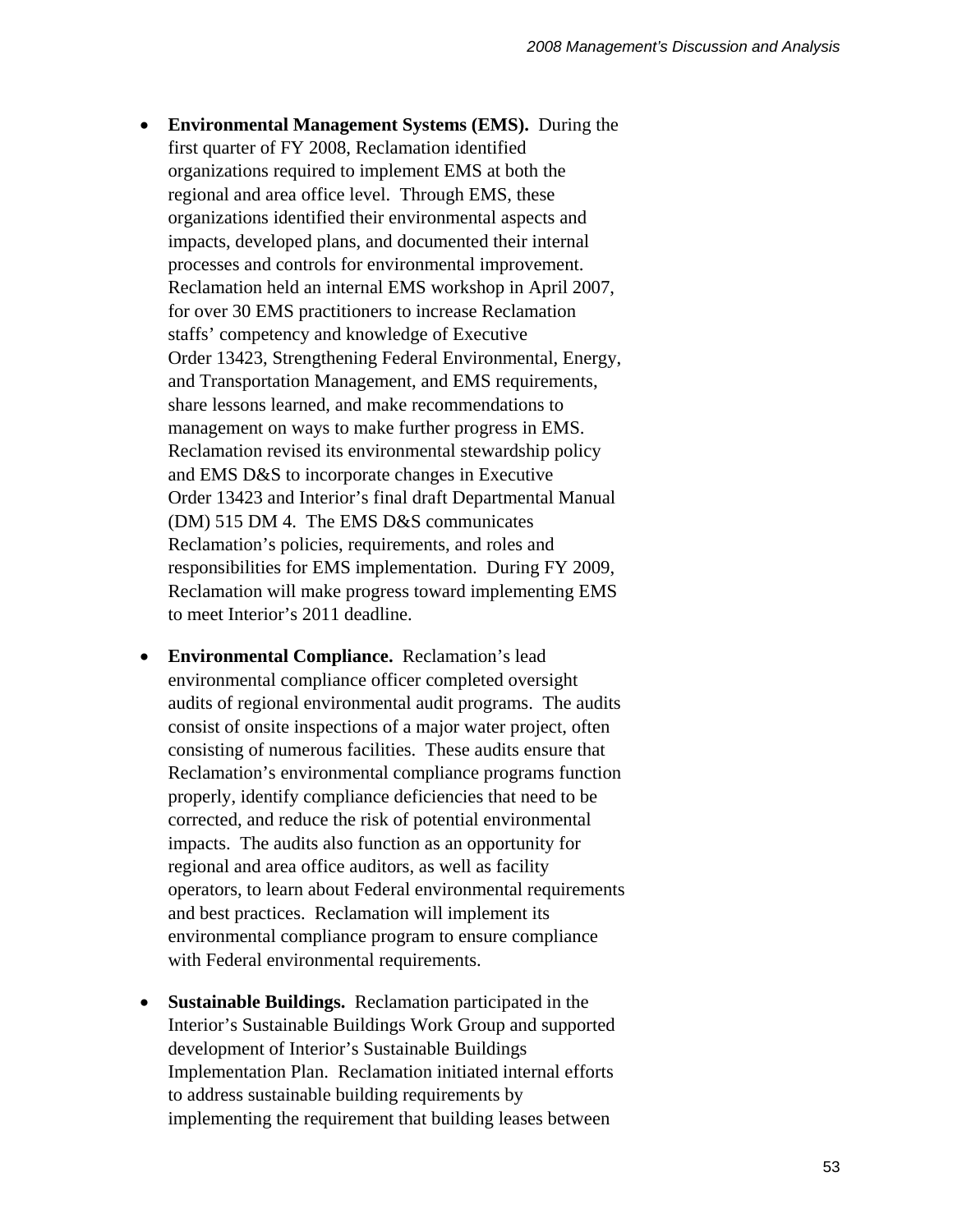10,000 and 19,999 square feet, respectively, use the GSA model for sustainable lease language. Reclamation formed a Reclamation Sustainable Buildings Work Group, which will develop internal guidance to implement Interior's Sustainable Buildings Implementation Plan to design, locate, construct, maintain, and operate facilities in an energy efficient and sustainable manner, including maximizing the use of recycled and reusable materials.

- **IT Stewardship.** Reclamation ensured that electronic products purchased meet requirements set forth in Executive Order 13423 and Energy Star features are enabled on computers and monitors where ever possible. Reclamation also initiated work on a D&S to extend the life cycle of electronic equipment to 4 years when ever possible and to ensure environmentally sound practices are followed with respect to the disposition of electronic equipment. Reclamation will implement Interior's Electronics Stewardship Implementation Plan released July 2008 to improve the quality, performance, and environmental management of Federal electronic assets throughout their life cycle.
- **Green Purchasing.** Reclamation supported Interior's effort to update its Green Purchasing Plan. Reclamation will update its internal acquisition regulations to achieve a comprehensive approach to green purchasing and comply with Interior's Green Purchasing Plan and other related statutory and Executive order requirements.

Reclamation works with Interior on these efforts to ensure environmental compliance and reduce the environmental impacts from activities and operations on Reclamation lands and facilities. The combination of these efforts will contribute to Federal achievements in energy reduction, hazardous and solid waste management, recycling and reuse, environmentally friendly purchasing, and greener technology, construction, and operations.

### **Using the Program Assessment Rating Tool**

OMB's Program Assessment Rating Tool (PART) is a systematic process to develop program performance ratings and use that information to inform the budget process and initiate program improvements. PART is comprised of assessment criteria on program performance and management. Each year, programs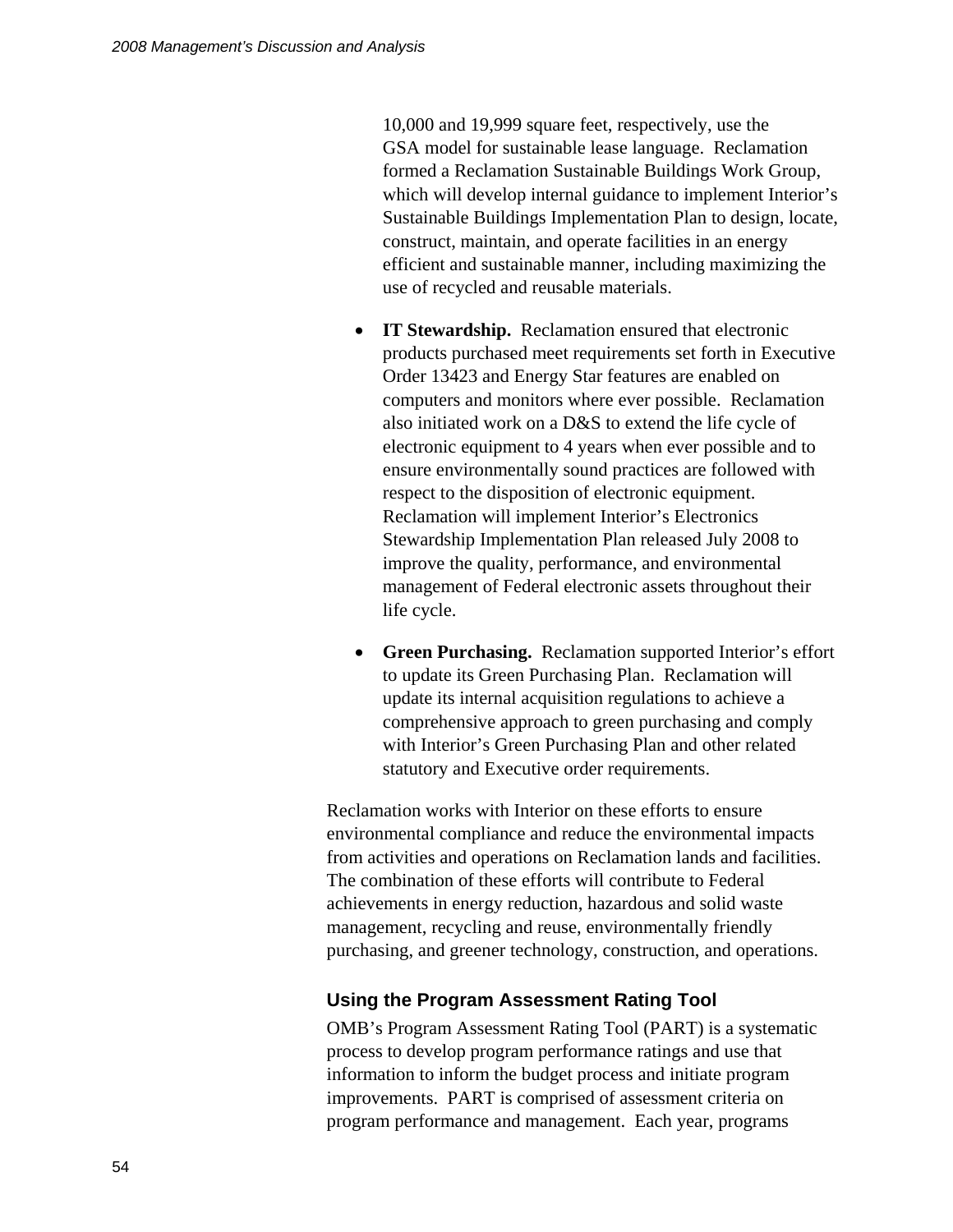comprising approximately 20 percent of an agency's budget must be reviewed using PART with the goal of reviewing all programs within 5 years. Programs receive a score of up to 100.

| Rating                      | Range  |
|-----------------------------|--------|
| Effective                   | 85-100 |
| <b>Moderately Effective</b> | 70-84  |
| Adequate                    | 50-69  |
| Ineffective                 | በ-49   |

The answers to specific questions in the PART translate into section scores which are weighted to generate the following overall score:

- Program purpose/design 20 percent
- Planning  $-10$  percent
- Management  $-20$  percent
- Results accountability  $-50$  percent

PART scores are translated into qualitative ratings based on the ranges above. Because overall scores could suggest a false degree of precision, only the overall ratings are made available to the public.

Regardless of the overall score, a rating of Results Not Demonstrated is given when programs do not have acceptable longterm and annual performance measures. A program also receives a rating of Results Not Demonstrated when it lacks baselines and performance data that communicate current and past achievements.

Ninety-two percent of Reclamation's programs have been rated adequate or better through PART. At this time, Rural Water is the only outstanding program set to be reevaluated through PART.

The program was initially evaluated through PART in 2002. Because the program lacked authorizing legislation, it was rated "Results Not Demonstrated." In December 2007, the program obtained authorization to operate a formal Rural Water program. It is in the process of preparing for a PART reevaluation sometime in the future.

The Office of the Inspector General (OIG) is also conducting an independent evaluation of the Rural Water program. The primary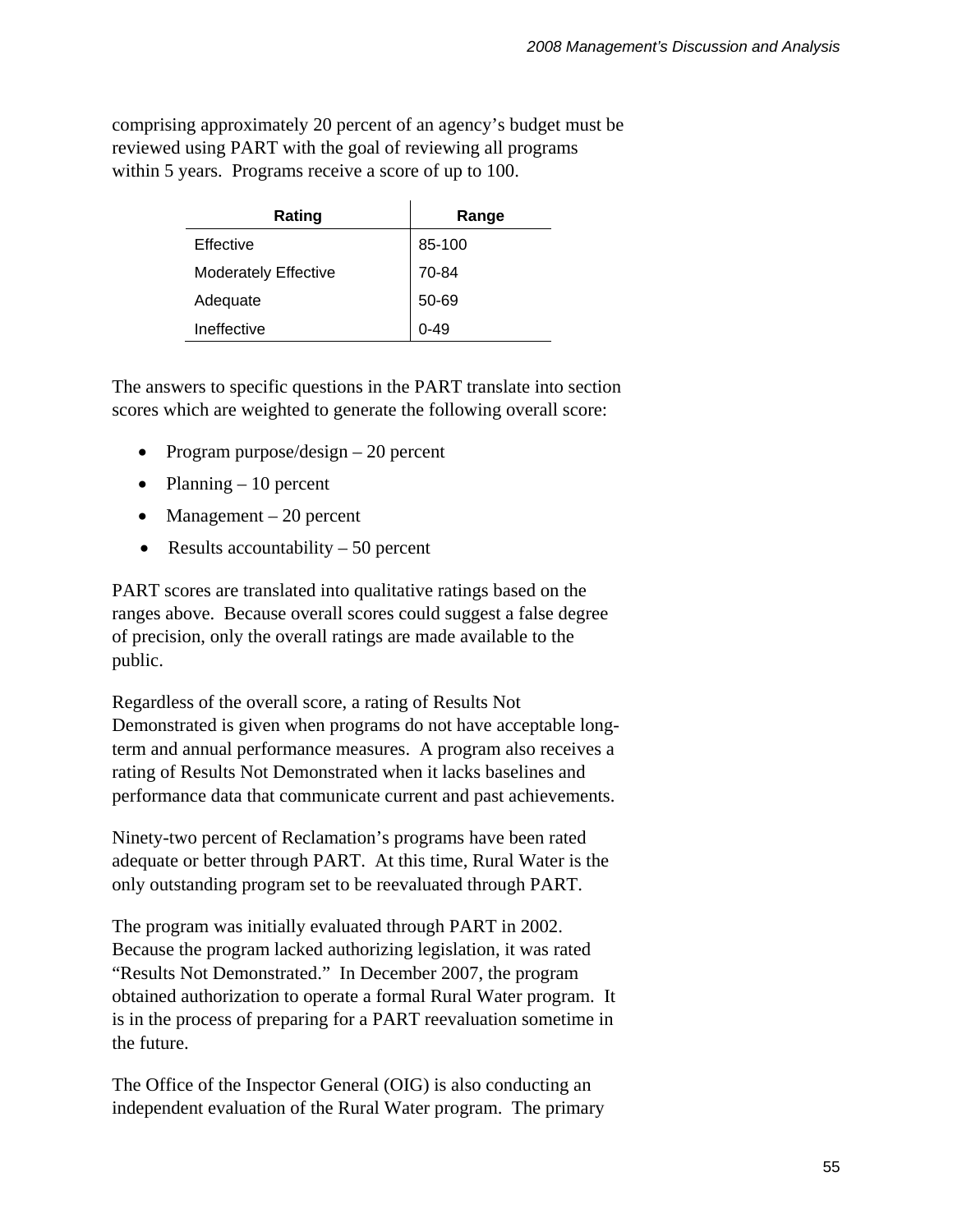objective of the evaluation is to assess the progress made in implementing followup actions from OMB's initial review of the program. When complete, the OIG will issue a report on its observations and suggestions, which will focus on enhancing the quality of future PART reviews.

During the PART spring and fall updates, Reclamations programs that were previously assessed through PART were reviewed. The objective of the reviews is to monitor progress made in implementing OMB's recommendations. In FY 2008, Reclamation achieved a completion rate of 93 percent for its PART followup improvement actions in FY 2008. In the future, attention will be focused on refining performance measures and identifying additional program efficiencies.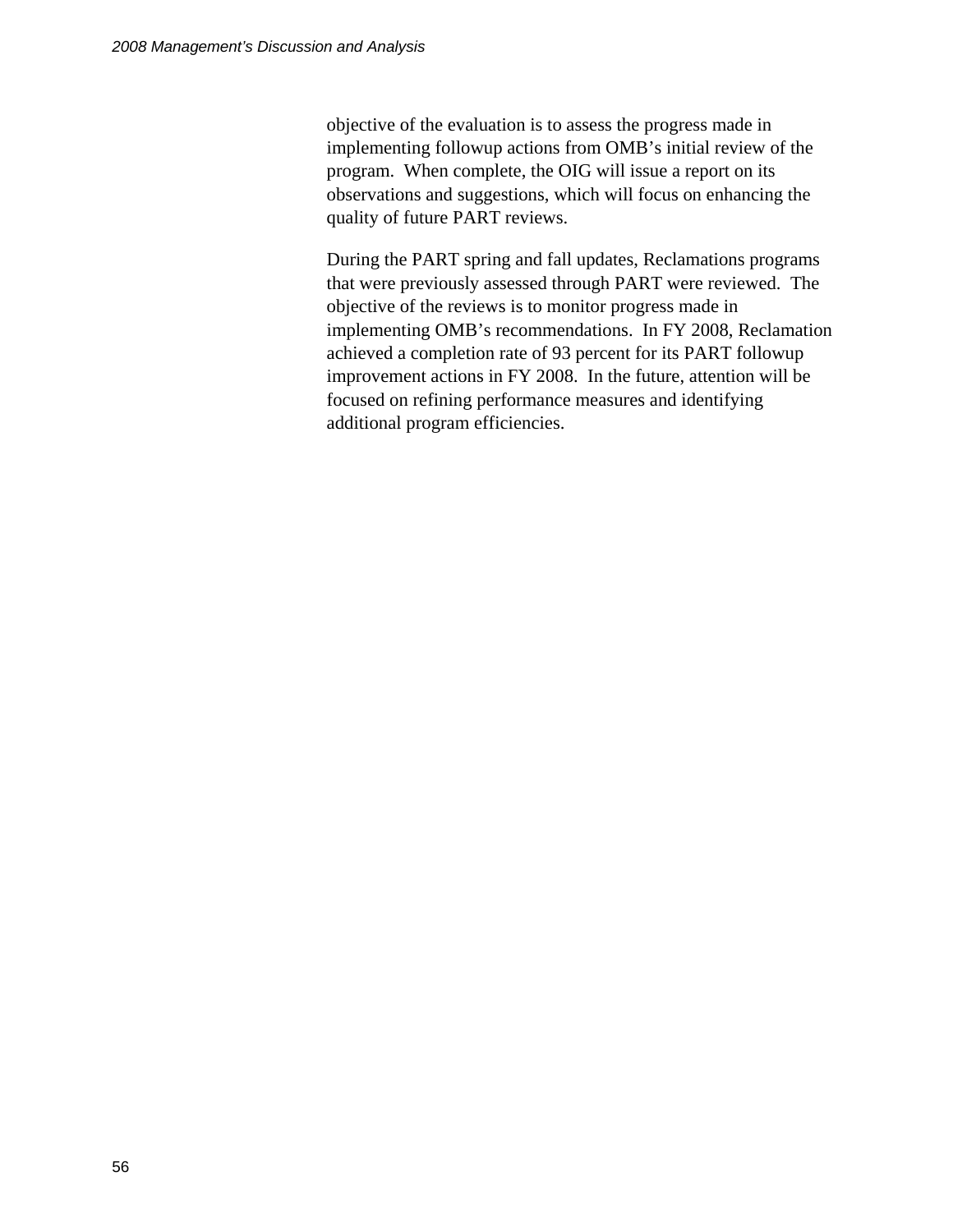# **FY 2008 Performance Measure Highlights**

The Government Performance and Results Act was enacted in 1993, the purposes of which are to:

- Improve the confidence of the American people in the capability of the Federal Government by systematically holding Federal agencies accountable for achieving program results
- Initiate program performance reform with a series of pilot projects in setting program goals, measuring program performance against those goals, and reporting publicly on their progress
- Improve Federal program effectiveness and public accountability by promoting a new focus on results, service quality, and customer satisfaction
- Initiate program performance reform with a series of pilot projects in setting program goals, measuring program performance against those goals, and reporting publicly on their progress
- Help Federal managers improve service delivery by requiring that they plan for meeting program objectives and by providing them with information about program results and service quality
- Improve Federal program effectiveness and public accountability by promoting a new focus on results, service quality, and customer satisfaction
- Improve internal management of the Federal Government

The performance measures below embody GPRA's purposes. Reclamation's success in fulfilling Interior's mission "to manage or influence resource use to enhance public benefit, responsible development, and economic value" are reflected in these measures*.*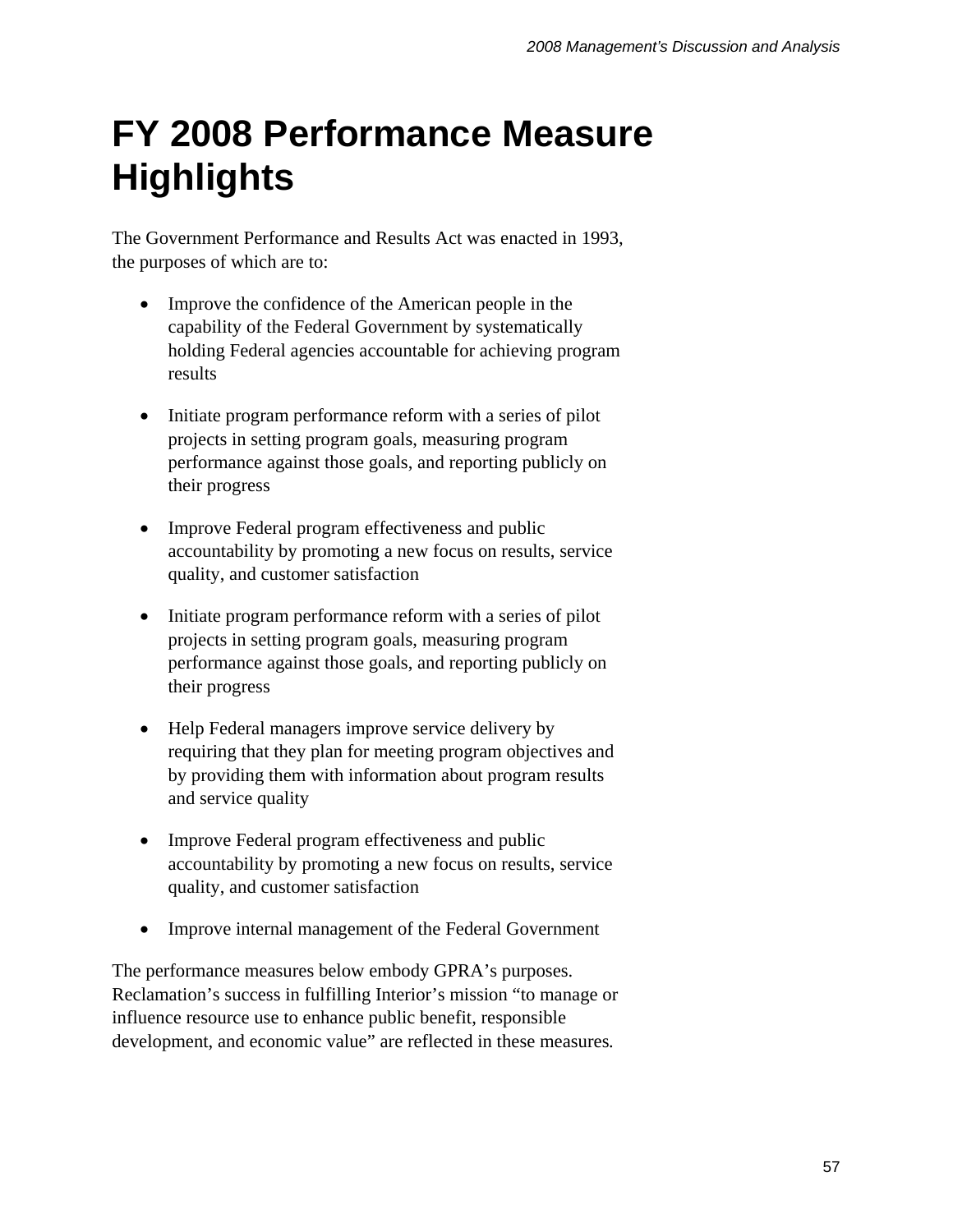# **Facilities Reliability**

Reclamation's Water Infrastructure is in fair to good condition as measured by the Facilities Reliability Rating (FRR) measure. The measure was established in 2003 to score and provide a general indication of Reclamation's ability to maintain the reliability of its facilities. Reclamation's FRR-related inventory consists of approximately 346 water storage and delivery facilities, including all high- and significant-hazard dams as well as associated reserved works water facilities. The FRR score is derived from a set of weighted criteria that covers maintenance, operations, and management factors. The FRR is not a direct indicator of potential facility failure or service interruption. However, the FRR and included factors are used to alert Reclamation to activities or areas needing attention.

Reclamation has achieved its accomplishment target for water infrastructure and related facilities since the year of its inception. This reflects that Reclamation and the operating entities are very successful in extending design and service lives of the aging facilities and avoiding many expensive breakdowns and rehabilitation requirements. Currently, with the indications provided by the FRR, Reclamation can place stronger emphasis on funding of priority work as opposed to simply preventing crises and/or reacting to issues as they present themselves.

To better integrate facility performance with budget requests, Reclamation is in the process of evaluating an alternative performance indicator; the Comprehensive Condition Index (CIcomp) to assist in tracking the reliability of its infrastructure. The CIcomp is a metric identified within the FRPP. It is used within Interior to measure the condition of assets before a major repair is undertaken and, then, to assess the improvement in the asset's condition following a corrective action. Further analysis is underway to determine whether or not the CIcomp will prove to be a better metric for linking performance/condition of assets to changes in budget resources.

| Goal:                                                                               | Annual        | <b>Actual</b>         |
|-------------------------------------------------------------------------------------|---------------|-----------------------|
| <b>Facilities Reliability</b>                                                       | <b>Target</b> | <b>Accomplishment</b> |
| Percent of dams and associated facilities<br>with a good to fair reliability rating | 92%           | 99%                   |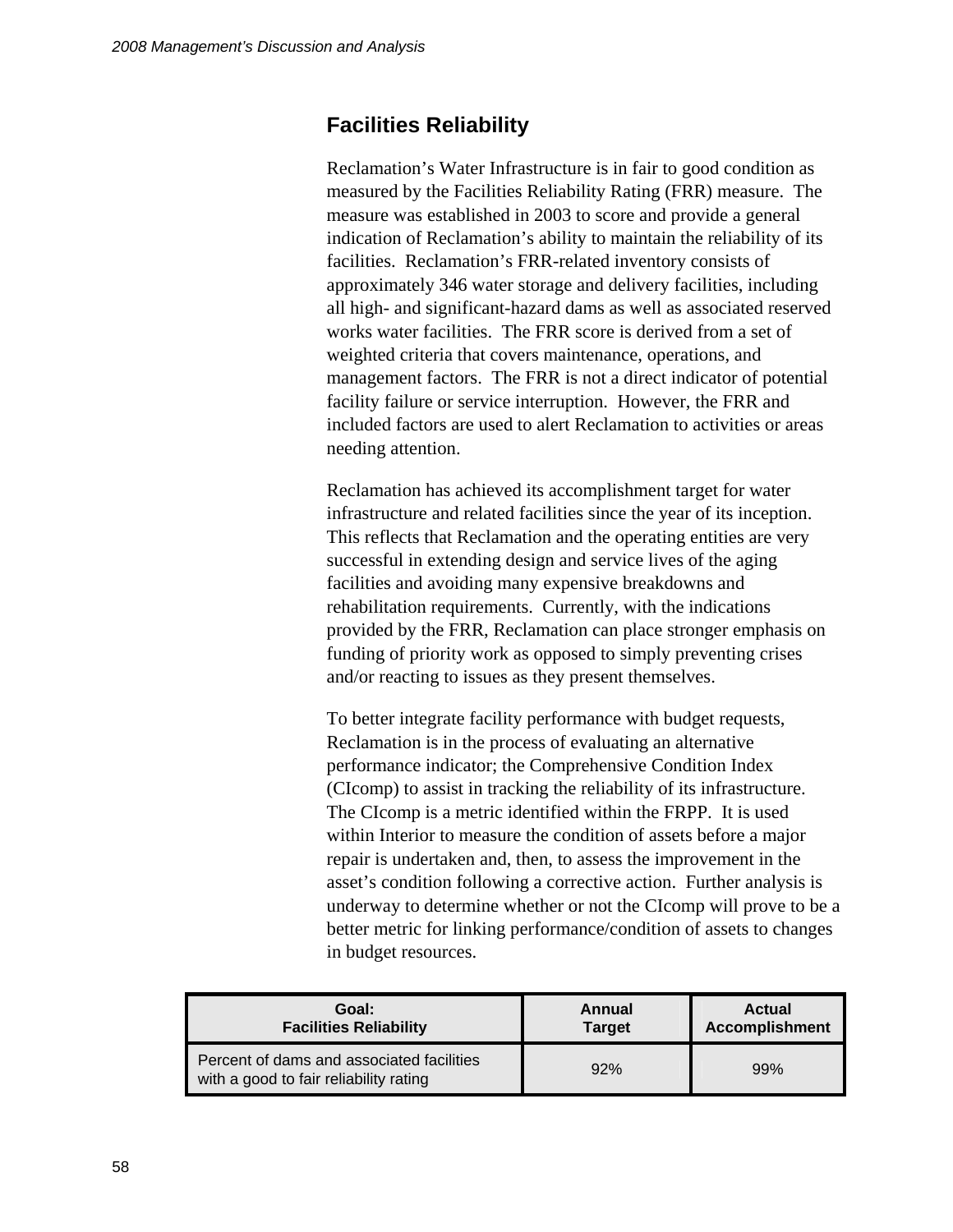Reclamation has achieved its accomplishment target for water infrastructure and related facilities since 2004, the year of this goal's inception. The target for FY 2008 is 92 percent; the accomplishment is 99 percent.

# **Deliver Water**

The *Deliver Water* performance goal measures the amount of water releases or diversions for contracted purposes. Contracted releases are made for agriculture and municipal and industrial uses. Water releases are also beneficial in generating hydroelectric power and are available for fish and wildlife uses. This goal does not include water delivered from district-operated works or facilities where Reclamation does not have substantial operational control.

In FY 2008, Reclamation delivered more than 28 million acre-feet (MAF) of water to meet contract obligations and other water resource needs.

| Goal:                               | Annual        | <b>Actual</b>         |  |
|-------------------------------------|---------------|-----------------------|--|
| <b>Deliver Water</b>                | <b>Target</b> | <b>Accomplishment</b> |  |
| Acre-feet of water delivered in MAF | 28            | 30                    |  |

# **Control Colorado River Salt**

The *Control Colorado River Salt* performance goal measures the tons of salt prevented from loading into the Colorado River each year. The Colorado River Salinity Control Program seeks to maintain salinity by adhering to the water quality standards set for the Colorado River Basin and to reduce the economic damages of more than \$300 million that occur each year in the Lower Basin. This year, additional salinity control measures funded by Reclamation will prevent about 18,500 tons of salt from entering the Colorado River. Reducing the amount of water applied to saline soils is the single most cost-effective salinity control measure. Reclamation has been able to reduce Colorado River salt removal project costs from an average of \$70 per ton removed in the 1980s to an average of \$30 per ton for the past 4 years. However, because the more cost-effective projects have been completed and the cost of materials is increasing, the average cost per ton of salt removed will be about \$45 per ton for the next 2 years.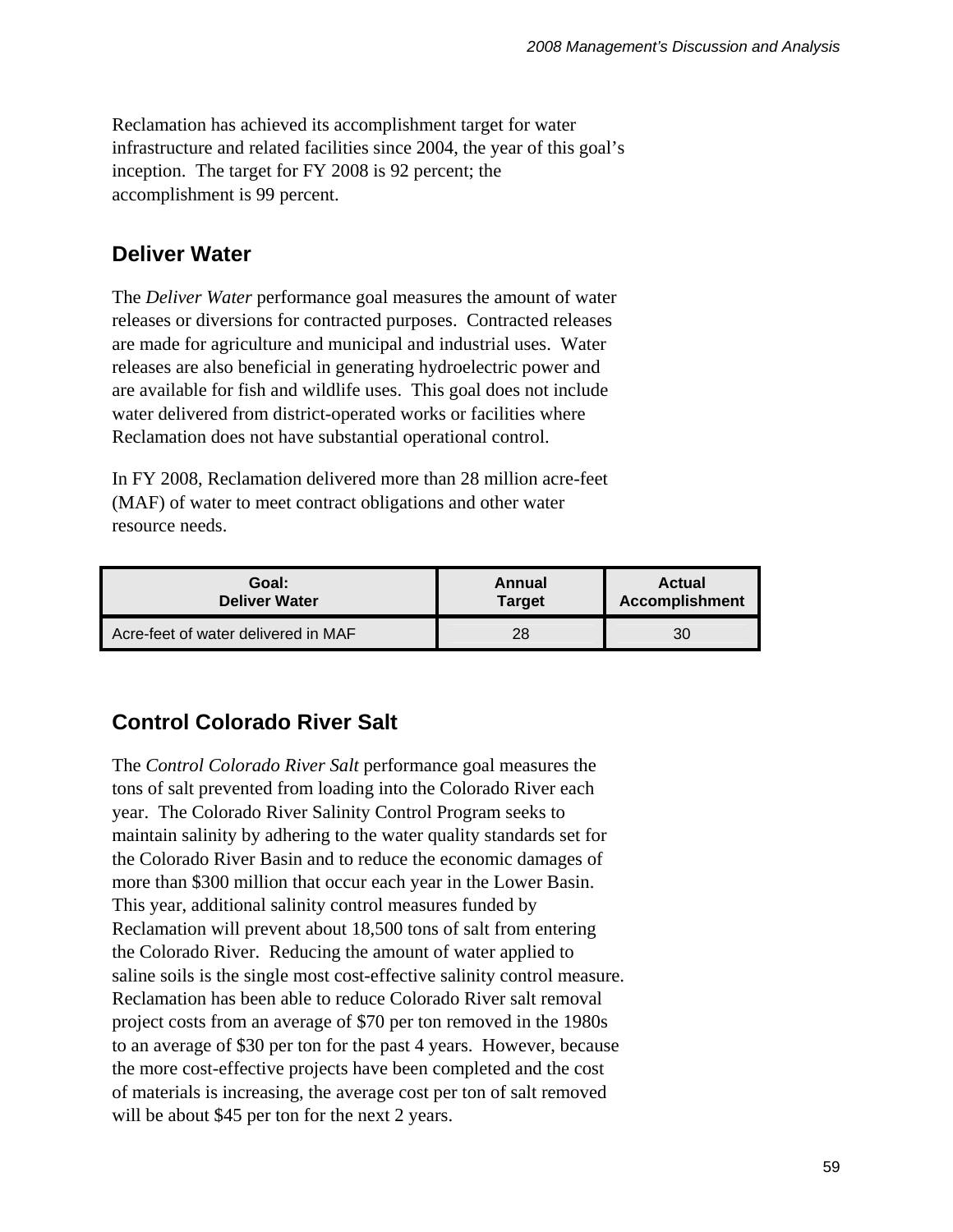| Goal:                              | Annual        | <b>Actual</b>         |
|------------------------------------|---------------|-----------------------|
| <b>Control Colorado River Salt</b> | <b>Target</b> | <b>Accomplishment</b> |
| Tons of salt loading eliminated    | 18,500        | 18.500                |

# **Increase Water Availability**

The *Increase Water Availability* performance goal measures the amount of water made available by Reclamation-funded projects with cost share. Reclamation increased the amount of water available for use in FY 2008 by 150,597 acre-feet by completing major phases of rural water distribution projects, water reuse and recycling, and aquifer ground water investigations. Projects with cost share were funded through grants, reimbursable agreements, direct-pay contracts, and other financial arrangements.

This goal does not measure the actual acre-feet of water delivered by the project each year. It measures the potential acre-feet of water that could be delivered by the project based on estimated averages found in modeling and project construction agreements. The actual amount of water delivered is dependent upon the customer's needs and the availability of water stored by the project.

| Goal:                                       | Annual        | <b>Actual</b>         |  |
|---------------------------------------------|---------------|-----------------------|--|
| <b>Increase Water Availability</b>          | <b>Target</b> | <b>Accomplishment</b> |  |
| Increase in acre-feet of water availability | 133,329       | 150.597               |  |

# **Generating Hydropower**

Reclamation has three key hydropower goals and specific accomplishment activities this year: Cost-Effective Power Production, Forced Outage, and Facility Reliability Rating – Power.

## **Percent of Base O&M Cost for Power Compared to the 5-year Rolling Average Cost**

We estimate the accomplishment for this year to be 6.21 percent or below. Reclamation also has performed all of our scheduled comprehensive facility reviews and completed an equipment condition assessment for major power train components at each of our hydropower facilities. Power costs for this goal are defined by the Federal Energy Regulatory Commission.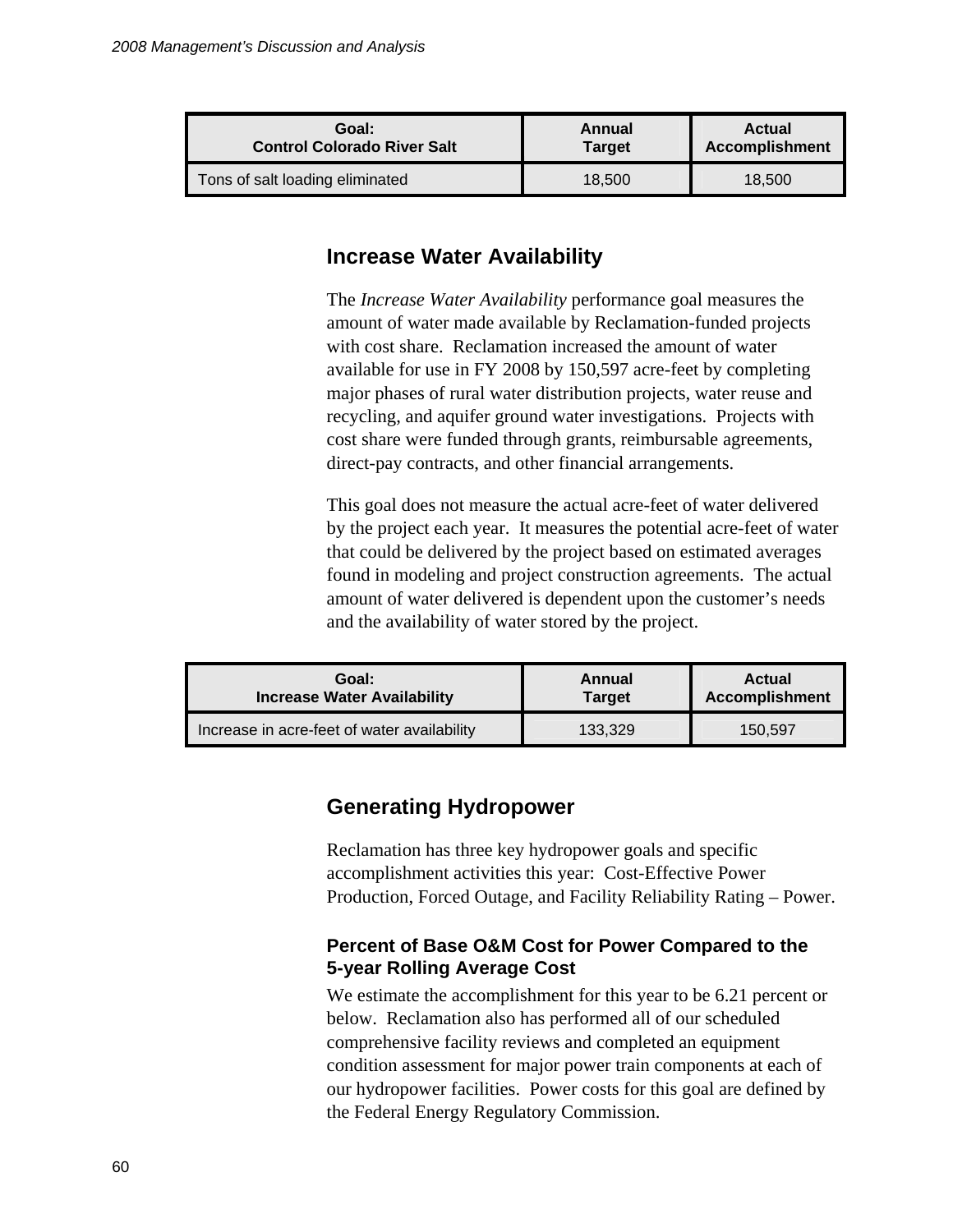| Goal:                           | Annual        | <b>Actual</b>         |
|---------------------------------|---------------|-----------------------|
| <b>Power Production Cost</b>    | <b>Target</b> | <b>Accomplishment</b> |
| Cost-effective power production | 6.21%         | 5.73%                 |

# **Percent of Time in Forced Outage**

Reclamation generally compares its forced outage factor with industry performance; however, this year, largely due to equipment aging, the target is based on its current and recent performances.

Reclamation's accomplishment is 1.13 percent, which is below both the current industry average of 1.9 percent and this year's target of 2.2 percent. Accomplishments for cost-effective power production and forced outage factor are positive if they are below the annual target.

# **Hydropower Facilities Are in Fair to Good Condition as Measured by the FRR**

The FRR also assesses major power facility equipment. This is one way managers and staff become aware of present and future maintenance and replacement needs.

In 2003, the Hydropower Program established a baseline to determine what percent of Reclamation facilities ranked in fair to good condition. In FY 2008, the accomplishment is 96 percent.

| Goal:                                                          | Annual        | <b>Actual</b>         |  |
|----------------------------------------------------------------|---------------|-----------------------|--|
| <b>Forced Outage</b>                                           | <b>Target</b> | <b>Accomplishment</b> |  |
| Forced outage factor less than or equal to<br>industry average | $2.2\%$       | 1.13%                 |  |

| Goal:                                                         | Annual        | <b>Actual</b>         |
|---------------------------------------------------------------|---------------|-----------------------|
| <b>Facility Reliability Rating - Power</b>                    | <b>Target</b> | <b>Accomplishment</b> |
| Percent of hydropower facilities in fair to<br>good condition | 91%           | 96%                   |

Reclamation's performance information is incorporated into Interior's FY 2007-2012 GPRA Strategic Plan and related documents.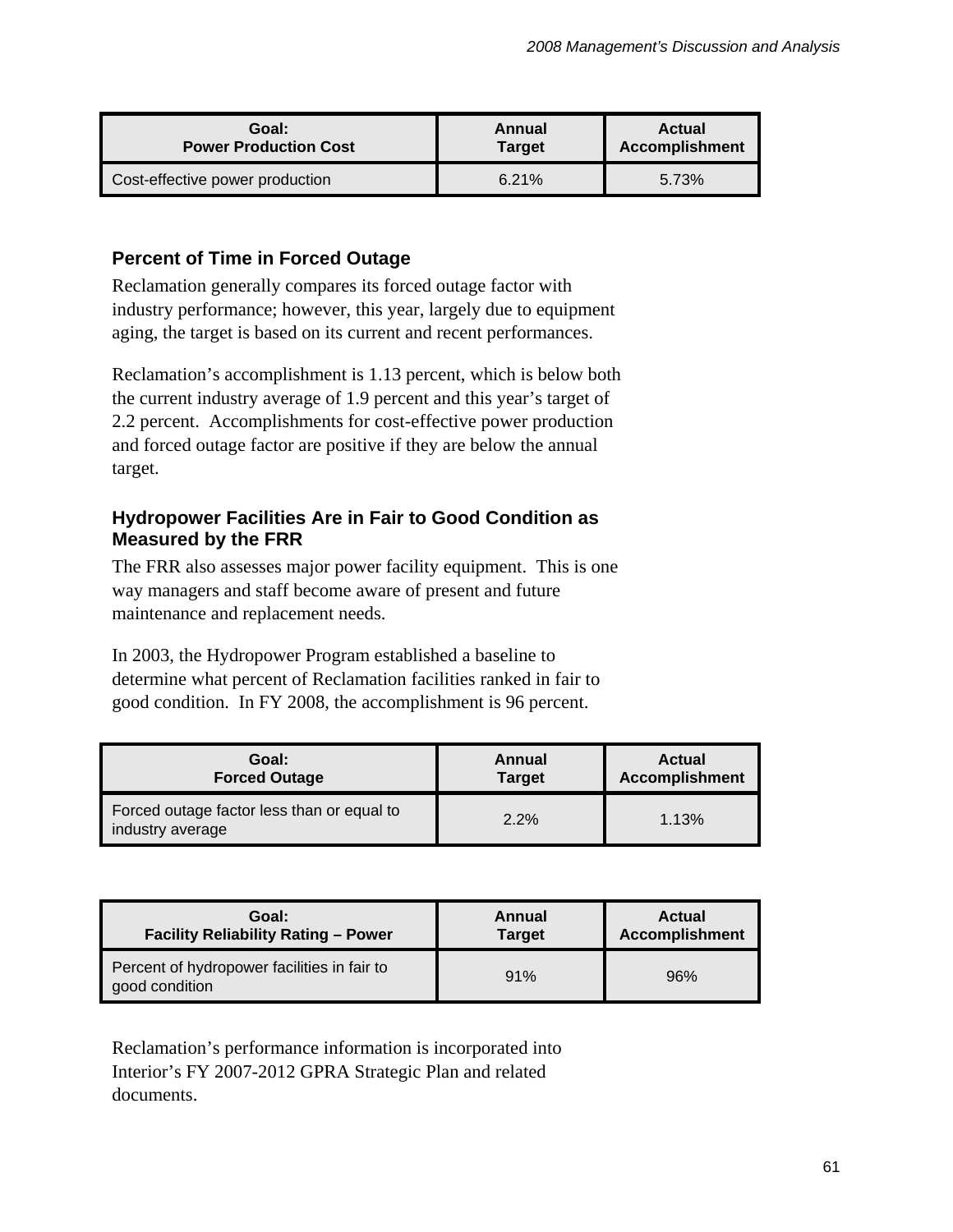### **FISCAL YEAR 2008 ANNUAL ASSURANCE STATEMENT ON INTERNAL CONTROL**

The Bureau of Reclamation's management teams are responsible for establishing and maintaining effective internal control and financial management systems that meet the objectives of the Federal Managers' Financial Integrity Act (FMFIA). Reclamation conducted its assessment of the effectiveness of internal control over the effectiveness and efficiency of operations and compliance with applicable laws and regulations in accordance with Office of Management and Budget (OMB) Circular A-123, *Management's Responsibility for Internal Control,* dated December 21, 2004. The objectives of this assessment were to ensure that:

- Programs achieve their intended results.
- Resources are used consistent with agency mission.
- Resources are protected from waste, fraud, and mismanagement.
- Laws and regulations are followed.
- Reliable and timely information is maintained, reported, and used for decisionmaking.

In performing this assessment, Reclamation relied on the knowledge and experience management has gained from the daily operation of its programs and systems of accounting and administrative controls, and information obtained from sources such as internal control assessments, Office of Inspector General and Government Accountability Office audits, program evaluations and studies, audits of financial statements, and performance plans and reports.

Based on the results of the FY 2008 assessments, reviews, audits, and evaluations, Reclamation provides reasonable assurance that the internal control, over the effectiveness and efficiency of operations and compliance with applicable laws and regulations (to include FMFIA), as of September 30, 2008, was operating effectively and no material weaknesses were found in the design or operation of the internal controls.

In addition, Reclamation conducted its assessment of the effectiveness of internal control over financial reporting, which includes safeguarding of assets and compliance with applicable laws and regulations, in accordance with the requirements of Appendix A of OMB Circular A-123 and the Chief Financial Officer's Council's Implementation Guide dated July 31, 2005, as implemented by the Department of Interior. The assessment focused on the specific financial reports and the related financial statement line items identified by Interior as material to Interior's consolidated financial reports. Based on the results of this assessment, Reclamation provides reasonable assurance that its internal control over the financial reports and related line items identified by Interior as material to Interior's consolidated financial reports were suitably designed and operating effectively as of June 30, 2008, and no material weaknesses were found in the design or operation of the internal control over financial reporting. Further, subsequent testing through September 30, 2008, did not identify any reportable changes in key financial reporting internal controls.

I also conclude that Reclamation's information technology systems generally **c**omply with the requirements of the Federal Information Security Management Act, and Appendix III of OMB Circular A-130, *Management of Federal Information Resources*.

Further, I conclude that Reclamation substantially complies with the three components of the Federal Financial Management Improvement Act: Financial system requirements, Federal accounting standards, and the United States Standard General Ledger at the transaction level.

Rolant av-Johnson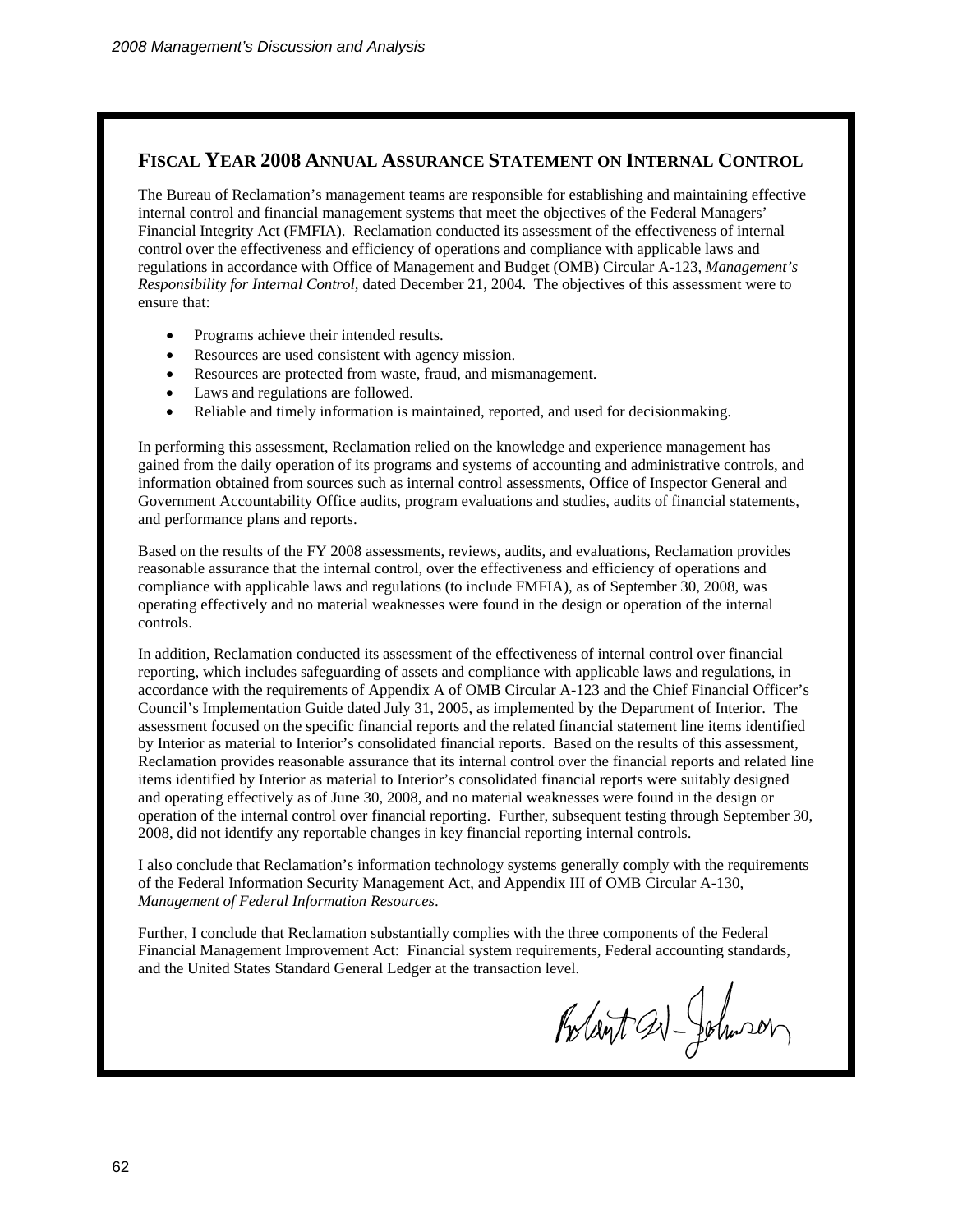# **Financial Analysis**

This section provides additional information about the Financial Statements and Notes, including how we have improved financial accountability.

# **Financial Statements**

Reclamation's management is responsible for ensuring the integrity and objectivity of financial information in our financial statements. The financial statements and supplemental schedules in this year's annual report reflect the financial position and results of operations pursuant to the requirements of the Chief Financial Officers Act of 1990, Government Management Reform Act of 1994, and 31 United States Code 3515(b). While the statements have been prepared from Reclamation's books and records in accordance with generally accepted accounting principles (GAAP) for Federal entities and the formats prescribed by OMB, Reclamation uses these statements not only for financial reporting but also to monitor and control budgetary resources. These statements should be read with the realization that they are for a component of the United States Government, a sovereign entity.

The integrity of these statements is supported by our audit results, which an independent, certified public accounting firm conducted under contract with the Interior's Office of the Inspector General (OIG). Reclamation achieved an unqualified audit opinion again this year. Unqualified means financial statements are presented fairly, in all material respects, in conformity with accounting principles generally accepted in the United States. To ensure that future financial statements achieve unqualified audit opinions, we use internal control efforts that comply with Federal Financial Management Improvement Act requirements. We continually improve these efforts. Moreover, we have the discipline and staffing to produce these audited financial statements, demonstrating that management is dedicated to improving financial management and complying with applicable laws and regulations. These financial statements allow the Congress, external partners, and the general public to monitor how Reclamation uses the resources that the Congress and our partners provide.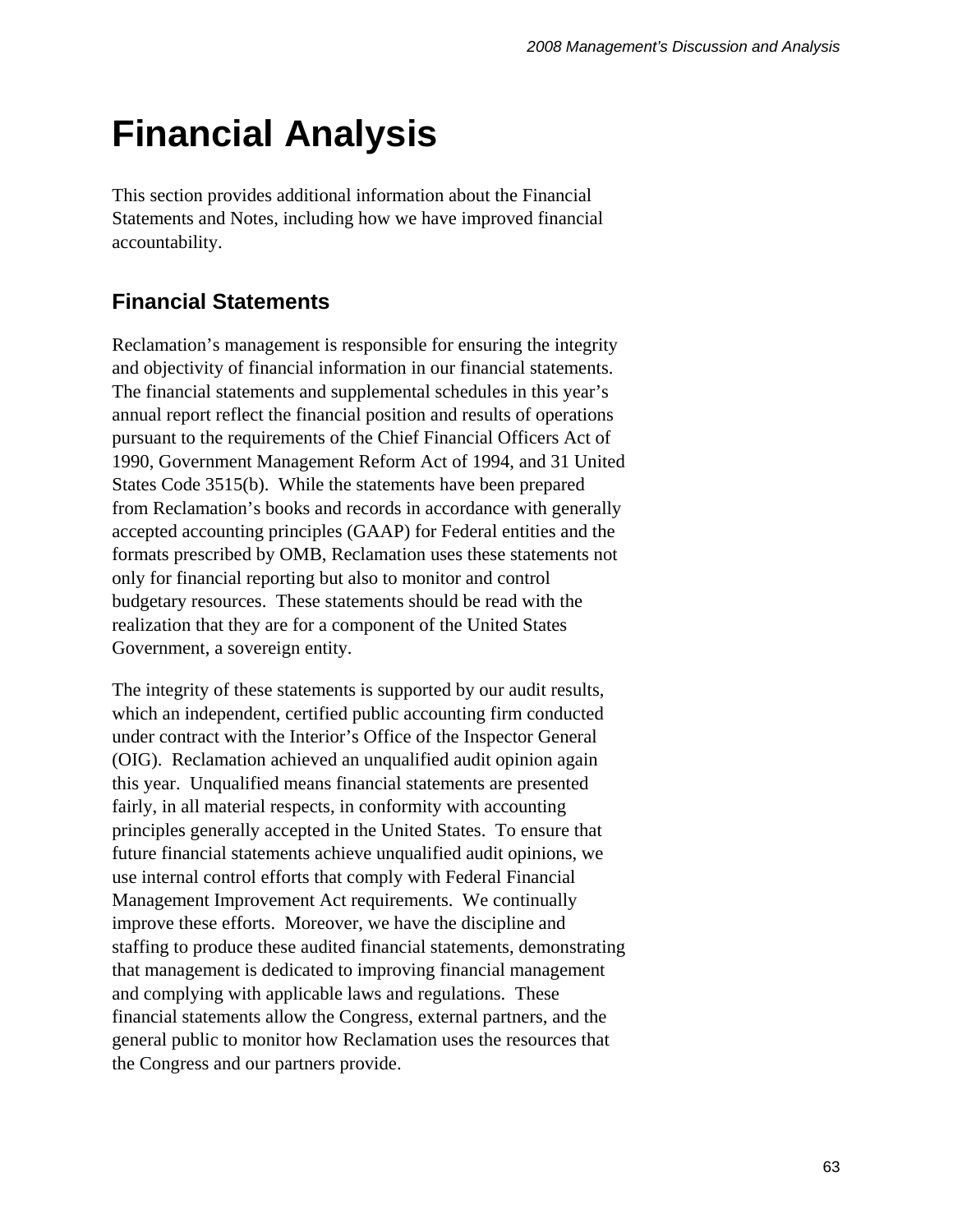### **Consolidated Balance Sheet**

### *Net Position*

The Consolidated Balance Sheet displays Assets, Liabilities, and Net Position. Our Net Position increased by \$1.7 billion in FY 2008. This increase is the result of increased Minerals Management Service royalty collections.

### *Total Assets FY 2008*

Total Asset balance is \$26.7 billion, an increase of \$1.8 billion over the FY 2007 Total Asset balance. The table below shows the change by asset type:

#### **Net Change in Assets (in Thousands)**

| <b>Type of Asset</b>                           | <b>FY 2008</b> | <b>FY 2007</b> | <b>Net Change</b> |
|------------------------------------------------|----------------|----------------|-------------------|
| Fund Balance with Treasury                     | 9,389,053      | 7,813,695      | 1,575,358         |
| Accounts and Interest Receivable, Net          | 551,346        | 565,401        | (14, 055)         |
| Investments, Net                               | 450,369        | 401,459        | 48,910            |
| Amounts Due from the Department of Energy, Net | 3,063,916      | 2,827,301      | 236,615           |
| Loans and Interest Receivable, Net             | 93,295         | 102,929        | (9,634)           |
| Property, Plant, and Equipment, Net            | 12,969,921     | 13,012,013     | (42,092)          |
| Other                                          | 135,090        | 138,464        | (3, 374)          |
| <b>Total</b>                                   | 26,652,990     | 24,861,262     | 1,791,728         |

### *Fund Balance with Treasury*

The Fund Balance with Treasury represents all undisbursed balances in Reclamation's accounts, including funds awaiting disbursement for goods and services received. The Reclamation Fund (\$7.8 billion), Fund Balance, and other unavailable (restricted) receipt fund balances are included in this asset category. The Congress allocates most of our annual appropriations out of the Reclamation Fund, and many of the revenues received from our beneficiaries are returned to the Reclamation Fund. In contrast to most other Federal public works programs, beneficiaries, including irrigation districts, municipalities, and power customers, repay most of Reclamation's project costs.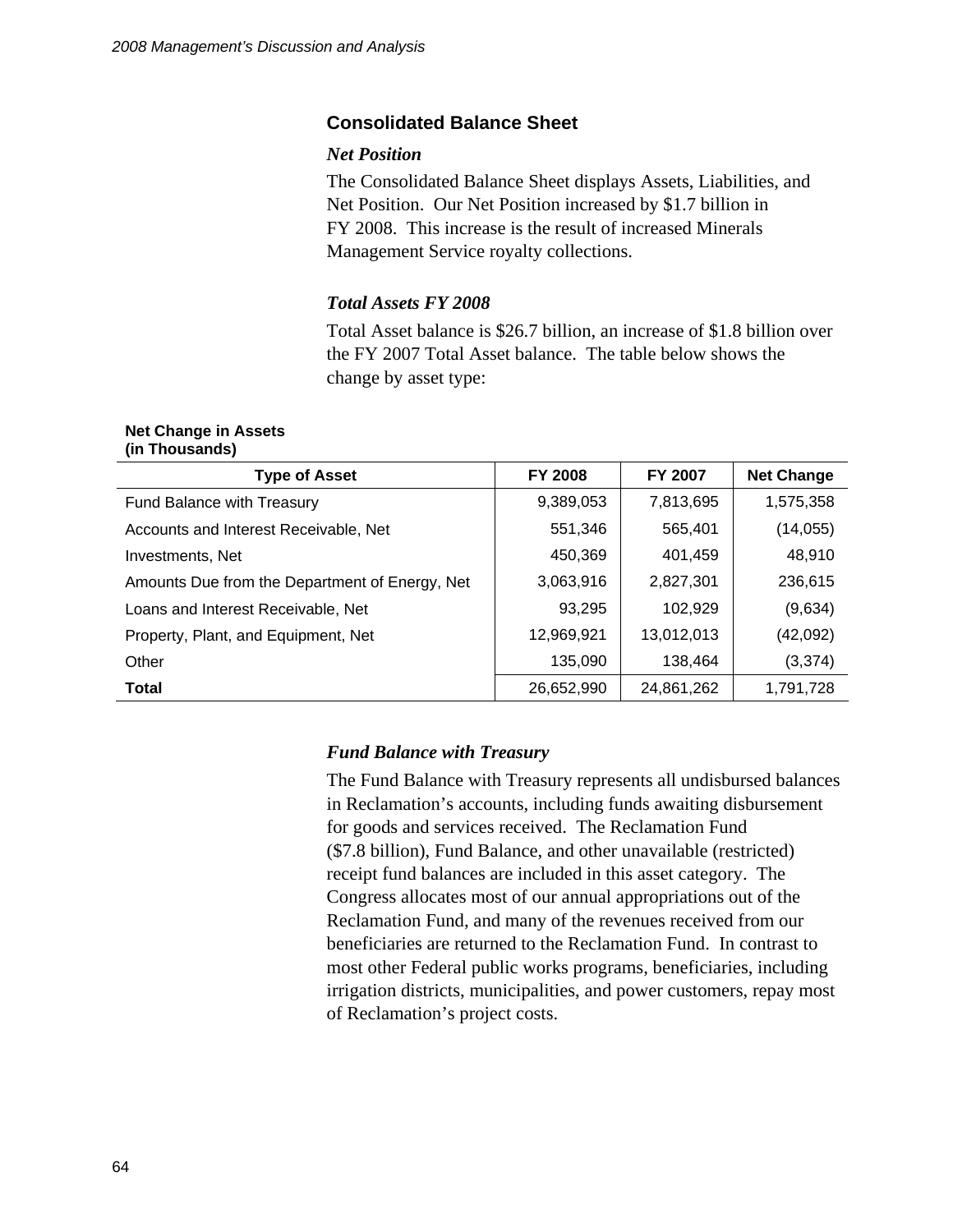

### **NET TOTAL ASSETS FOR FY 2008**

### *Changes in Balances*

The change in Fund Balance with Treasury is primarily the result of increased royalties received and deposited into the Reclamation Fund in FY 2008.

The increase to the Receivable Due from the Department of Energy is attributed to an increase in Western Area Power Administration's commitment of appropriated funds, from the Reclamation Fund, for the construction of capital assets that are not repaid in the current year.

The change in Investments is due to the growth of the Lower Colorado River Basin Fund and San Gabriel Restoration Fund. The Investments consist of nonmarketable, market-based securities issued by the Federal Investment Branch of the Bureau of Public Debt. These securities are not traded on any security exchange but mirror the prices of marketable securities with similar terms. Interest on Investments is accrued as it is earned.

In FY 2008, loan repayments resulted in a decrease to the Loans and Interest Receivable balance.

## *General Property, Plant, and Equipment*

Reclamation's PP&E consists of an extensive infrastructure of dams, powerplants, pumping stations, canals, and other water delivery systems used in Reclamation's day-to-day operations.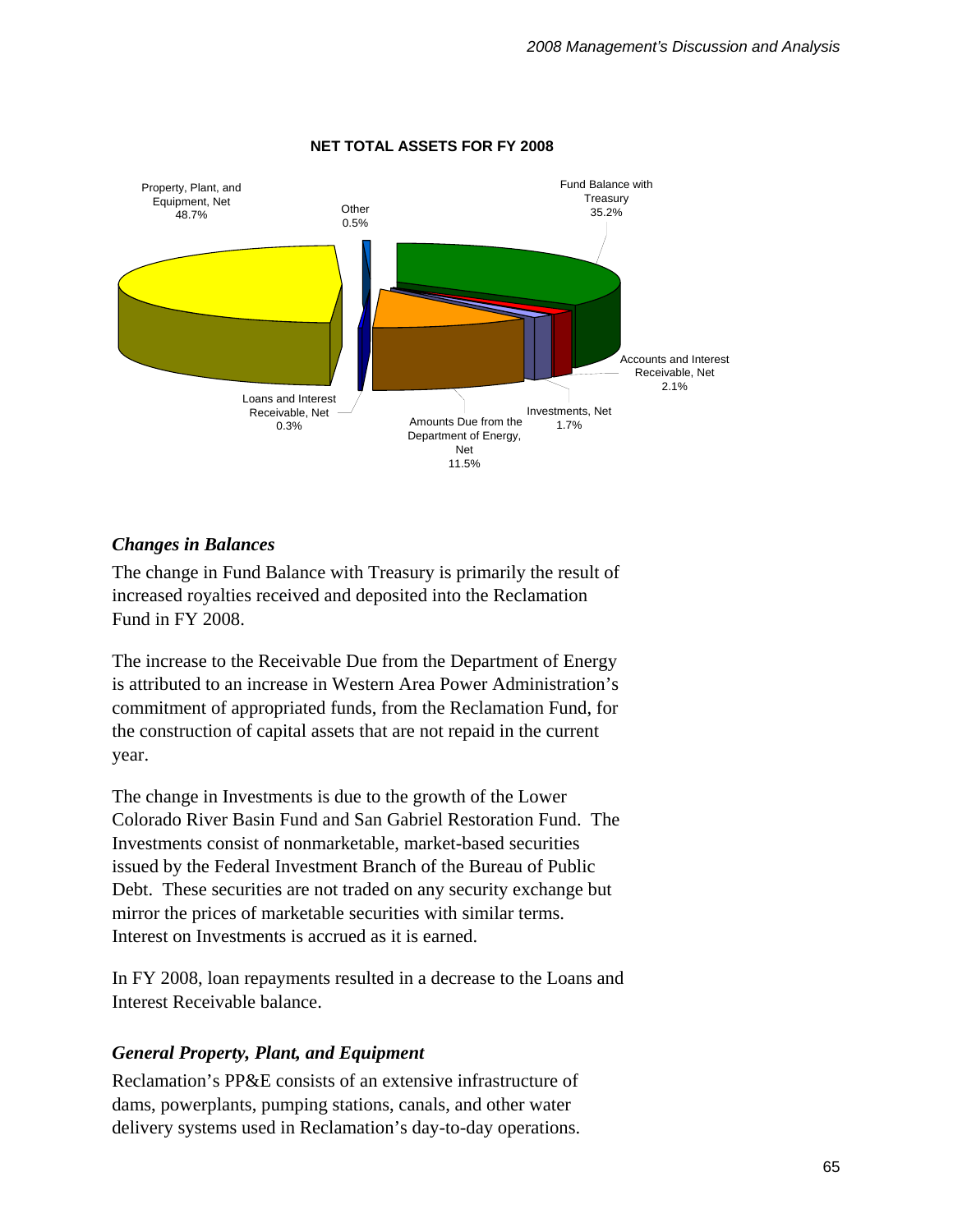These assets are reported as General PP&E in accordance with Federal GAAP. Our major PP&E asset categories are: Structures and Facilities, Land, Construction in Progress and Abeyance, and Other (i.e., equipment, vehicles, buildings, and internal use software).

Reclamation's \$13 billion PP&E balance accounts for approximately 71 percent of Interior's PP&E total reported in its annual report.



#### **TOTAL GENERAL PLANT PROPERTY AND EQUIPMENT, NET**

### *Total Liabilities*

FY 2008 Total Liabilities are 2.9 billion, a \$119 million increase from FY 2007. As a bureau of the executive branch of the United States Government, Reclamation is a sovereign entity. Federal agencies, by law, cannot make any payments unless the Congress has appropriated funds. Accordingly, unfunded liabilities reported in the statements cannot be liquidated until the Congress enacts an appropriation; and ongoing operations are subject to the availability of appropriations. Reclamation's funded liabilities are paid out of funds currently available to Reclamation. Unfunded liabilities consist primarily of environmental and legal liabilities to be paid out of funds made available to Reclamation in future years. Funded and unfunded liabilities are discussed in "Notes to the Financial Statements."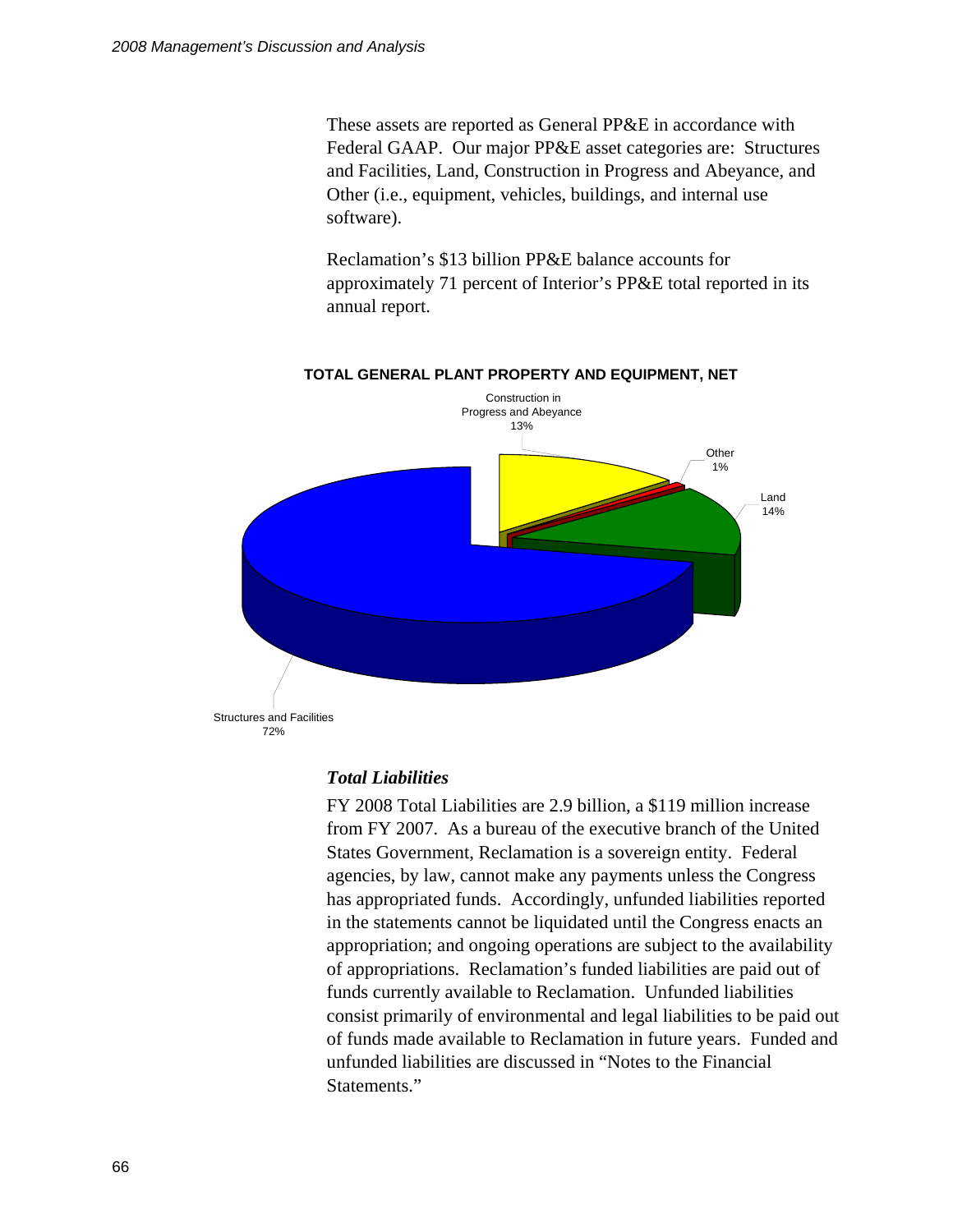The increase in Advances, Deferred Revenue, and Deposit Funds is due to the collection of an advance from the customers for water storage unit construction on the Colorado River Front Work and Levee System project.

| <b>Type of Liability</b>                                               | <b>FY 2008</b> | FY 2007   | <b>Net</b><br>Change |
|------------------------------------------------------------------------|----------------|-----------|----------------------|
|                                                                        | 187,770        | 196,055   |                      |
| <b>Accounts Payable</b>                                                |                |           | (8, 285)             |
| Debt                                                                   | 51,628         | 73,259    | (21, 631)            |
| Accrued Employee Benefits and Payroll                                  | 74,427         | 67,597    | 6,830                |
| Advances, Deferred Revenue, and Deposit Funds                          | 628,643        | 482,404   | 146,239              |
| Judgment Fund Liability to Treasury                                    | 47,990         | 47,950    | 40                   |
| Liability for Capital Transfers to the General Fund of<br>the Treasury | 1,784,273      | 1,778,687 | 5,586                |
| Federal Employee Benefits, Actuarial                                   | 87,223         | 85,990    | 1,233                |
| <b>Environmental and Disposal Liabilities</b>                          | 53,565         | 51,597    | 1,968                |
| <b>Contingent Liabilities</b>                                          | 962            | 962       |                      |
| <b>Grants Payable</b>                                                  | 19,456         | 26,991    | (7, 535)             |
| Other                                                                  | 11,919         | 17,647    | (5, 728)             |
| <b>Total</b>                                                           | 2,947,856      | 2,829,139 | 118,717              |

### **Net Change in Liabilities (in Thousands)**

## **Consolidated Statement of Net Costs**

## *Net Cost of Operations*

Reporting segments in the Consolidated Statements of Net Cost align to Interior's Strategic Plan Mission Goals/End Outcome Goals. Reclamation reports expenses and revenues in three of the four Interior mission goals: Resource Use, Resource Protection, and Recreation; Reclamation does not report on the fourth goal, Serving **Communities.** 

In FY 2008, Reclamation reported \$1.5 billion of Cost and \$844 million of Earned Revenues under the Resource Use mission goal. Our key mission activities are reported under this mission goal. This goal includes the costs for providing water and hydropower to our customers. It also includes hydropower and water sales revenue, which recover the Government's costs to produce and deliver water and hydropower to our customers.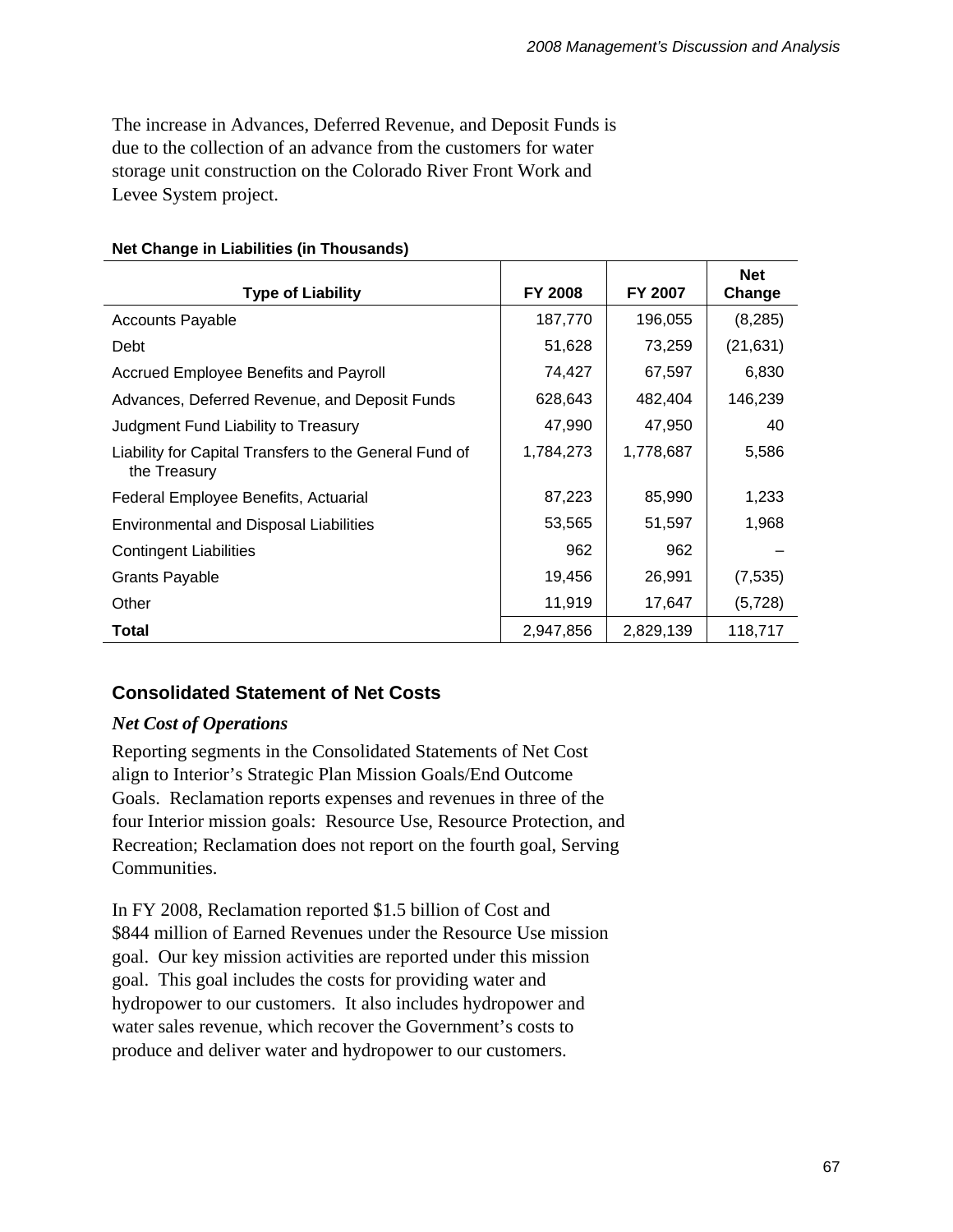Centralized Program Support and Other costs and revenues reflect administrative costs, working capital, and other incurred costs and revenues earned to support Reclamation's mission goals.

The Consolidated Statement of Net Cost displays the Net Cost of Operations, which is the difference between revenues and expenses. Reclamation's total FY 2008 Net Cost of Operations was \$727 million, an increase of \$101 million from the FY 2007 Net Cost of Operations. This change is primarily due to a one time adjustment to historical power revenue recorded in FY 2007. A more detailed report, the Consolidating Statement of Net Cost, is in the "Notes to the Financial Statements."

# *Revenues and Costs*

Reclamation's Earned Revenues from providing goods or services are reported in the Consolidated Statement of Net Cost.

Total FY 2008 Earned Revenue was \$1.1 billion, which is \$90 million or 9 percent more than was reported in FY 2007. Costs were \$1.8 billion and \$1.6 billion in FY 2008 and FY 2007, respectively.



### **TOTAL COSTS AND EARNED REVENUE BY YEAR (In Thousands)**